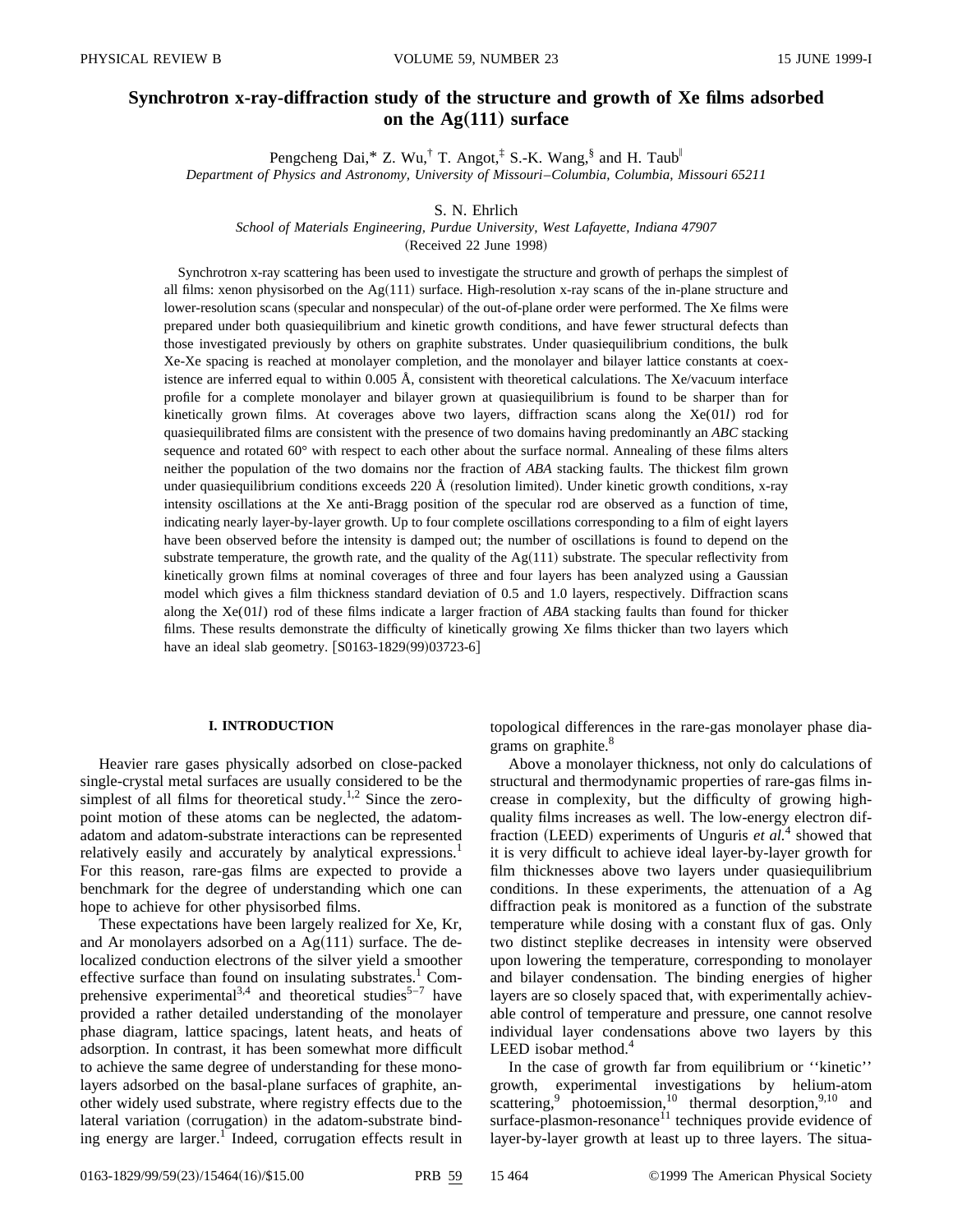tion has been reviewed by Gibson and Sibener in their second paper of Ref. 9. Their thermal-desorption spectra showed distinct desorption temperatures for the first three layers of gas with each higher layer desorbing at a lower temperature. In addition, they found that dosing a completed trilayer with a small quantity of gas resulted in a peak or shoulder appearing on the low-temperature side of the trilayer desorption peak consistent with the third layer being more strongly bound than the fourth. Gibson and Sibener noted that the narrow angular widths of the elastic features observed in their He-atom-scattering experiments provide qualitative evidence of a sharp film/vacuum interface. They also cited the distinct surface vibrational spectra observed by inelastic He-atom scattering for one, two, and three layers of the rare gases on the  $Ag(111)$  surface as evidence of layerby-layer growth.<sup>9</sup>

Gibson and Sibener's thermal-desorption experiments were consistent with earlier results of Ref. 10. The latter found the area under the thermal desorption peaks from the saturated first and second layer of  $Xe/Ag(111)$  to be the same (within  $5\%$ ) and hence the same particle density for both layers to within this uncertainty. From their x-ray photoelectron spectroscopy experiments, the authors of Ref. 10 concluded that layer-by-layer growth occurred up to three layers.<sup>10</sup> Also, a weak knee in the photoemission intensity from the Xe( $3d_{5/2}$ ) level suggested adsorption of a fourth Xe layer on  $Ag(111)$ .

The surface-plasmon-resonance experiments of Qian and  $Bretz<sup>11</sup>$  offered additional evidence of layerwise growth in this system. They observed steplike features up to about four layers in the diffuse light intensity scattered from Xe films adsorbed on polycrystalline Ag substrates.

It should be emphasized that the experiments described above have not provided a *quantitative* measure of the roughness of the film/vacuum interface. Such microscopic structural properties of the films are best probed by diffraction techniques. In the case of multilayer rare-gas films, most of the previous diffraction studies have been performed on graphite substrates. Neutron-diffraction experiments<sup>12</sup> require exfoliated substrates to achieve the requisite high surface areas. Only quasiequilibrium growth is possible with these substrates, and capillary condensation effects<sup>2,12</sup> have tended to obscure the multilayer structure of the film. In addition, profile analysis of the powder diffraction patterns lacks the sensitivity to detect fractions of a layer. For these reasons, it has not been possible to characterize the density profile of the film/vacuum interface with sufficient precision to confirm layer-by-layer growth above film thicknesses of two layers.

Rare-gas films have been investigated on single-crystal graphite substrates in x-ray-diffraction experiments utilizing a rotating anode source.<sup>13</sup> For Xe films on the  $(0001)$  graphite surface, a high degree of stacking disorder prevented detailed modeling. Also, the use of a vermicular graphite as a gas ballast to measure and maintain a precise Xe coverage failed to eliminate the possibility of capillary condensation effects.

In addition to these these experimental investigations, there have also been theoretical studies of the structural and thermodynamic properties of rare-gas multilayers on the Ag $(111)$  surface. Wei and Bruch<sup>14</sup> considered the coexistence of monolayer and bilayer solid films in order to compare results with the LEED isobar experiments of Unguris *et al.*<sup>4</sup> For Xe/Ag(111), they found a lattice constant discontinuity at the monolayer-bilayer transition of less than 0.005 Å consistent with the LEED experiments. $4$  However, their calculations gave a significant difference between the film lattice constant at the transition, referred to as the monolayer limit of compression, and the measured lattice constant of solid bulk Xe. This result conflicted with the LEED experiments, $4$  which found the bulk and film lattice constants at the limit of compression to be indistinguishable within an accuracy of 0.01 Å.

In a subsequent paper, Bruch and  $Ni<sup>15</sup>$  reported model calculations for Xe trilayers on the  $Ag(111)$  surface. They found these trilayers to be more stable than the formation of bulk Xe as well as the Xe trilayer on the graphite  $(0001)$ surface. Both *ABA* stacking of a hexagonal-close-packed (hcp) structure, and *ABC* stacking of a face-centered-cubic structure were considered. Although calculated energy differences were small  $(<0.5$  K atom<sup>-1</sup>), *ABA* stacking was more favorable.

The stability of Xe trilayers on the  $Ag(111)$  surface relative to the bulk phase is in accord with the experiments reviewed above. $9-11$  However, there has been little experimental investigation of the stacking sequence of Xe films on this substrate. Neutron-diffraction experiments on  $36Ar$ multilayer films adsorbed on polycrystalline graphite found some evidence for coexistence of *ABA* and *ABC* stacking, with the  $ABC$  sequence dominating as the film thickens.<sup>12</sup> But, as noted above, these experiments were hampered by capillary condensation.

Thus, despite the remarkable simplicity of these prototypical films and a large number of experiments, basic questions concerning their structure remain unresolved. These include the following:  $(1)$  To what extent can the films be grown layer-by-layer?  $(2)$  Above bilayer thickness, are successive layers identical in structure and mutually commensurate?  $(3)$  What is the stacking sequence of the layers and are there stacking faults?  $(4)$  What is the density profile at the film/vacuum interface.  $(5)$  What is the ultimate film thickness?

From the foregoing discussion, it can be seen that addressing these questions experimentally requires not only growing high-quality multilayer rare-gas films but doing so under conditions where the most structurally sensitive probes can be applied. One of these probes is synchrotron x-ray scattering, which has developed rapidly in recent years as a technique for *in situ* monitoring of surface structure during film growth. The method has been applied to layer-by-layer growth at semiconductor<sup>16,17</sup> and metal surface,<sup>18</sup> as well as at a metal-semiconductor interface.<sup>19</sup> These experiments have exploited the extreme brilliance of synchrotron x-ray sources to obtain submonolayer sensitivity, as well as high resolution in reciprocal space for a precise determination of structural parameters. Unlike more surface-sensitive probes, the penetrability of x-rays allows one to follow the structural evolution of the surface region from monolayer thickness to bulk. $20$ 

Common to these surface x-ray experiments<sup>16–19</sup> has been the demonstration of layerwise growth by the observation of intensity oscillations in the specularly reflected x-ray beam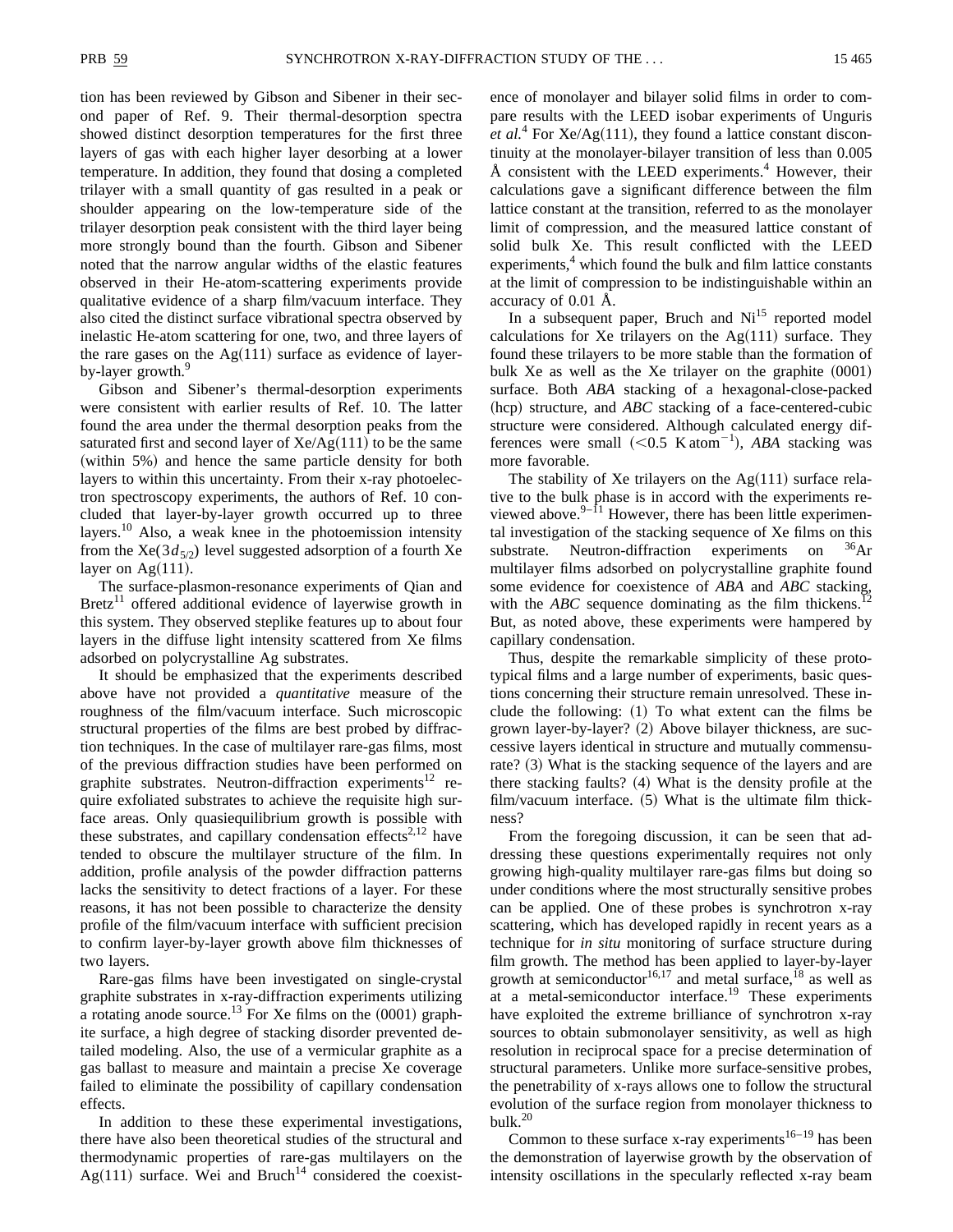(incident and reflected angles equal) as a function of time. The amplitude of these oscillations is a sensitive measure of structural perfection in the surface region. While in this respect they are similar to intensity oscillations routinely observed by reflection high-energy electron diffraction during film growth by molecular-beam epitaxy,<sup>21</sup> the reflected x-ray intensity permits a kinematic analysis allowing a more detailed modeling of surface structure and morphology.

The brilliance of synchrotron x-ray sources also allows measurement of the wave vector  $(Q_1)$  dependence of the specular reflectivity from adsorbed films at coverages as low as a monolayer.<sup>22</sup> These specular scans measure the Fourier transform of the atomic density profile perpendicular to the surface, and can be analyzed kinematically to infer the number of atomic layers in the film, the density of atoms within a layer, the height of the first film layer above the substrate, and the separation between film layers, i.e., a quantitative characterization of the film roughness. While specular Heatom scattering has been reported from rare-gas films on the Ag $(111)$  substrate,<sup>9</sup> its wave-vector dependence was apparently not measured resulting in only a qualitative measure of the film roughness.

In a specular reflectivity measurement, there is no wavevector transfer parallel to the surface  $(Q_{\parallel}=0)$ , so that spatial correlations within a film layer are not probed. However, nonspecular x-ray scans along Bragg rods of the film<sup>20</sup> are sensitive to these lateral correlations and, in principle, can be used to determine the stacking sequence in the film. As we have seen, it is of particular interest in rare-gas films to determine whether the films actually have the *ABC* stacking sequence expected for the bulk fcc structure or whether there might be stacking faults corresponding to the *ABA* stacking of an hcp structure. Again, these issues are difficult to address with LEED and He-atom scattering which probe only the topmost layers of the film.

The intrinsic collimation of a synchrotron x-ray beam as well as its intensity permit higher-resolution scans in reciprocal space than is possible by LEED or He-atom scattering. This capability can be used to obtain extremely precise measurements of the intralayer lattice constants of the film as its thickness increases. It is of interest to exploit this precision in measurements on films as structurally simple as the rare gases. In particular, we shall see that it allows a more sensitive measure of the lattice constant discontinuity at monolayer-bilayer coexistence.

Unfortunately, synchrotron x-ray-diffraction studies of the structure and growth of physisorbed films have lagged behind those on semiconductor and metal surfaces. The reasons for this are in part the technical difficulties of achieving a wide temperature range—high enough to clean the singlecrystal metal substrate while sufficiently low to adsorb the weakly bound film. In addition, there is need for relatively rapid independent characterization of the film and substrate such as by *in situ* LEED. These capabilities must be achieved with an ultrahigh-vacuum chamber compatible with the requisite x-ray diffractometer.

To exploit the advantages of synchrotron x-ray diffraction for surface structure determination and to overcome some of the problems encountered in previous x-ray studies of physisorbed films, we have constructed an ultrahigh-vacuum chamber which is particularly well suited for structural analysis of films physisorbed on single-crystal substrates.<sup>23,24</sup> The chamber has both a wide temperature range and an *in situ* LEED capability, and mounts on a standard four-circle x-ray diffractometer. Our use of a single-crystal substrate without a polycrystalline ballast for coverage determination eliminates capillary condensation effects, $12$  and allows films to be grown with a higher degree of structural perfection than previously achieved.<sup>13</sup>

In this paper, we report results obtained with this chamber in synchrotron x-ray scattering studies of the structure of xenon films adsorbed on the  $Ag(111)$  surface. We chose the  $Xe/Ag(111)$  system for a number of reasons. Xenon has the largest x-ray cross section of the rare gases, and had already been used in synchrotron diffraction studies of monolayer melting on the Ag $(111)$  surface.<sup>25</sup> Comprehensive LEED studies of rare-gas adsorption by Unguris *et al.*<sup>4</sup> established the structure and thermodynamic properties of the Xe monolayer, and, to a lesser extent, the bilayer. Since the corrugation of the adatom-substrate potential is less for  $Xe/Ag(111)$ than on graphite, and there is a large mismatch between the lattice constants of the Xe monolayer and the  $Ag(111)$ surface, $4$  registry effects seen for the first Xe layer during multilayer growth on graphite<sup>13</sup> should be minimized.

We have determined structural parameters of multilayer Xe films not only at quasiequilibrium but also under kinetic growth conditions. In probing the multilayer structural parameters inaccessible to LEED (Ref. 4) and He-atom scattering,<sup>9</sup> we obtain a more sensitive measure of structural perfection in such films than has heretofore been achieved. A preliminary report of this work was published in Ref. 26.

The rest of this paper is organized as follows. Section II contains a description of the experimental technique. Results and discussion are presented in Sec. III, with experiments conducted at quasiequilibrium presented in Sec. II A and nonequilibrium growth experiments in Sec. II B. Section IV contains a summary and conclusions.

#### **II. EXPERIMENTAL DESCRIPTION**

#### **A. Ultrahigh-vacuum chamber**

Our ultrahigh-vacuum chamber for synchrotron x-ray scattering from films physisorbed on single-crystal surfaces has been described in detail elsewhere,  $23,24$  so that we only give a brief description here. The chamber mounts on a standard Huber Model 5020 diffractometer with horizontal  $\omega$  and  $2\theta$  axes. It is small enough to allow the entire chamber to be rotated rather than rotating the sample within the chamber to achieve the desired scattering geometry.

Despite its small size, the chamber has several features which make it particularly well suited for investigations of physisorbed and other weakly bound films. The compact layout allows *in situ* characterization of both the film and single-crystal substrate by LEED and Auger spectroscopy without moving the sample from the x-ray scattering position and without moving the LEED/Auger optics. A commercially available pulse-counting, position-sensitive electron detector system (Quantar Technology) requires a very low incident electron-beam current  $(\sim 10 \text{ pA})$ , thereby minimizing desorption of weakly bound films. Due to the sensitivity of the electron multiplier in front of the LEED detector to photoelectrons produced by the synchrotron x-ray beam, the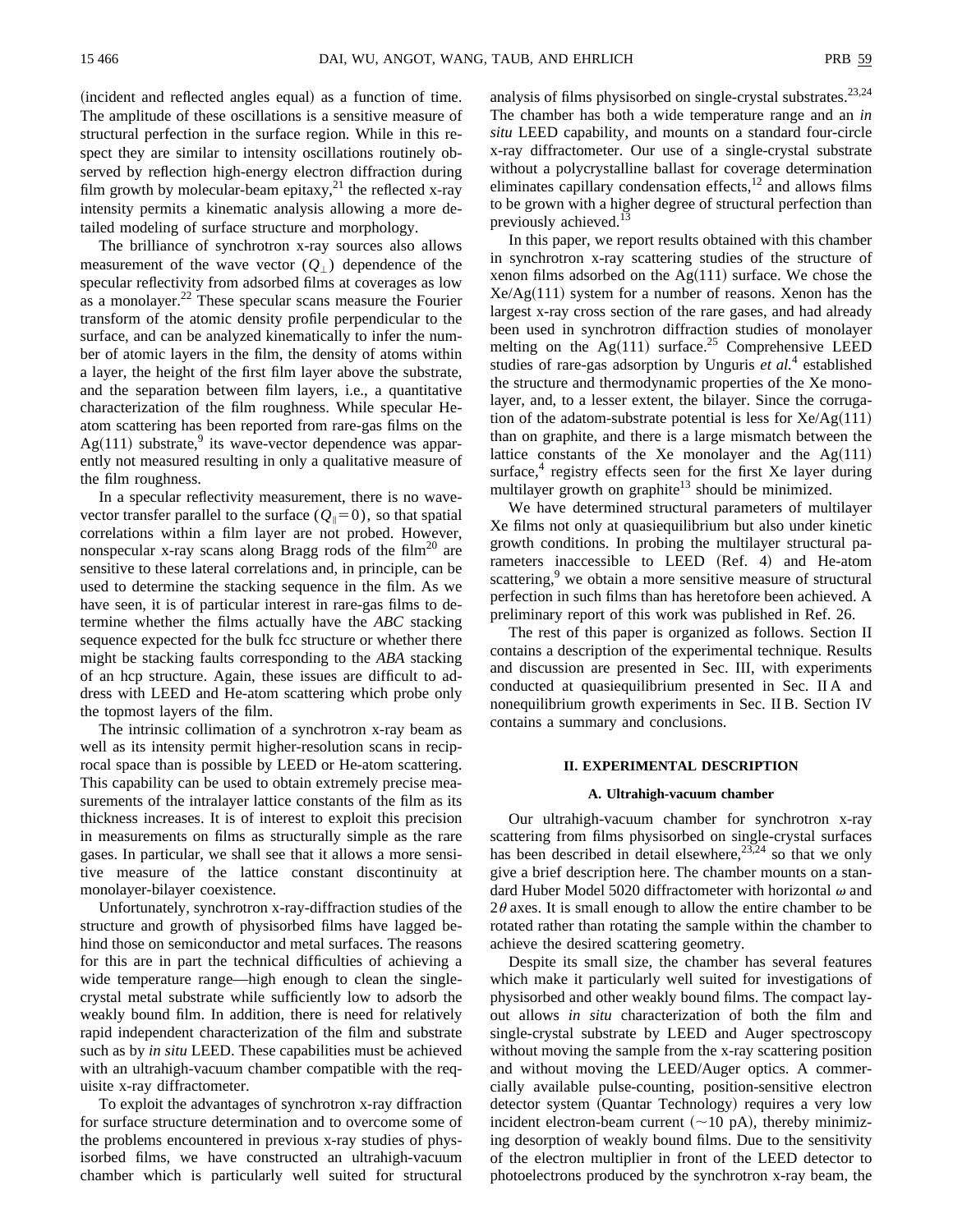LEED system cannot be used while the x-ray beam is on. However, the LEED and x-ray measurements can be done alternately with sufficient speed that the LEED system provides a convenient means of characterizing the substrate and film just prior to and during the x-ray experiment. The LEED/Auger system was also of great value in performing a ''dress rehearsal'' of the x-ray experiment prior to bringing the chamber to the synchrotron.

Another feature of our chamber essential to these experiments is a low-temperature capability. Using a commercially available closed-cycle He refrigerator (APD Cryogenics), sample temperatures down to 30 K could be achieved. In addition, an electron bombardment heater allowed heating to high temperatures (up to 1300 K) for cleaning and annealing the Ag substrate.

### **B. Sample preparation**

The Ag(111) sample (10 mm in diameter, miscut  $\langle 0.2^{\circ} \rangle$ was cleaned by repeated cycles of  $Xe$  sputtering  $(8 h at 350$ K, 500 eV, and 0.25  $\mu$ A/cm<sup>2</sup>) and annealing (30 min, 850 K) until there were no detectable impurities on the surface as determined by Auger spectral analysis.<sup>23,24</sup> After this treatment, the out-of-plane mosaic spread was  $\sim 0.3^{\circ}$ , and the in-plane mosaic spread was about 0.17° as measured in x-ray scans transverse to the  $Ag(10)$  crystal truncation rods. The sample temperature was measured by a Au-chromel thermocouple (accuracy  $\pm 2$  K, relative precision  $\pm 0.25$  K). With a chamber base pressure of  $5 \times 10^{-10}$  Torr, the sample remained clean for about eight hours. Xenon films were prepared by exposing the  $Ag(111)$  surface to a constant flux of  $Xe$  gas  $(99.9995\%$  minimum purity) from a dosing tube situated 1 cm in front of the substrate.

#### **C. X-ray scattering**

Our experiments were performed at beam line X18A at the National Synchrotron Light Source. A bent, cylindrical, platinum-coated mirror was used to focus the x-ray beam vertically and horizontally. The sample was aligned using three bulk Bragg reflections of the Ag substrate,  $(024)$ ,  $(002)$ , and  $(113)$ . The alignment was then checked by scan- $(002)$ , and  $(113)$ . The alignment was then checked by scanning through the  $Ag(10)$  truncation rod at different values of the wave vector transfer perpendicular to the surface,  $Q_{\perp}$ .

For measurements of the lattice constant of the Xe film, we operated the Huber diffractometer in the four-circle mode. The incident beam was defined by motorized slits with a 3-mm separation horizontally and a 1.5-mm separation vertically. Its wavelength of 1.2208 Å was selected by a double (flat)  $Si(111)$  monochromator. A Ge $(111)$  analyzer was used in the scattered beam to improve resolution in the wave-vector transfer *Q*. In this mode, the spectrometer had a longitudinal, transverse, and out-of-plane resolution width [full width at half maximum (FWHM)] of  $1.0\times10^{-3}$ , 1.7  $\times 10^{-4}$ , and  $8.3\times 10^{-2}$  Å<sup>-1</sup>, respectively, at the bulk Xe anti-Bragg position (see below).

The bulk Ag lattice constant was measured at room temperature and 33 K with the Ge analyzer in the scattered beam. Our measured value differs from the reported value<sup>27</sup> by  $\sim$ 0.02% (0.0008 Å). From the radial width of the Ag(10) truncation rod, we estimate a lateral coherence length  $\geq 850$ A for the bare  $Ag(111)$  surface.



FIG. 1. The Xe-Xe spacing as a function of temperature for a Xe film in equilibrium with a constant Xe flux. The background pressure in the chamber was maintained at  $\sim$  1.7 $\times$  10<sup>-7</sup> Torr. The inset shows the Ag $(10)$  LEED spot intensity observed under the same conditions. In both plots, arrows mark condensation of the first layer  $(A)$ , the second layer  $(B)$ , and the bulk  $(C)$ .

For specular reflectivity measurements, we modified the four-circle diffractometer by mounting a linear drive with a rotary motion on the detector arm so that the detector could be scanned perpendicular to the vertical scattering plane. This so-called ''rotating detector five-circle diffractometer'' (Refs. 28 and 29) allowed specular reflection of the x-ray beam from the sample within our UHV chamber. The scattered beam divergence is determined by a pair of slits mounted on a flight path situated in front of the detector. For specular reflectivity measurements, the incident beam wavelength was reduced to 1.0 Å in order to increase the maximum wave-vector transfer perpendicular to the  $Ag(111)$  surface  $(Q_{\perp})$ . The slit sizes were adjusted in this operating mode so that the spectrometer had a longitudinal, transverse, and out-of-plane resolution width (FWHM) of  $5.6\times10^{-2}$ ,  $3.9\times10^{-3}$ , and  $3.8\times10^{-2}$  Å<sup>-1</sup>, respectively, at the bulk  $Xe(00\frac{3}{2})$  or "anti-Bragg" position.

### **III. RESULTS AND DISCUSSION**

### **A. Quasiequilibrium experiments**

In this section, measurements are reported on films grown under quasiequilibrium conditions by the ''isobar'' method used in the LEED experiments of Unguris *et al.*<sup>4</sup> The lattice constant within a layer was measured with high precision as a function of film thickness by in-plane diffraction scans. Also, nonspecular scans along the Xe(01*l*) rod were used to investigate the layer spacing, stacking sequence, and ultimate thickness of these films.

#### *1. In-plane diffraction studies*

The Xe films were prepared with the UHV chamber mounted on the x-ray diffractometer. Typically, a background Xe pressure of  $\sim 1.7 \times 10^{-7}$  Torr would be maintained in the chamber as the substrate was cooled slowly from a temperature of  $\sim 85$  K. The intensity of the Ag(10) LEED spot intensity recorded for one such run is shown in the inset to Fig.  $1.^{23,24}$  Upon lowering the temperature, three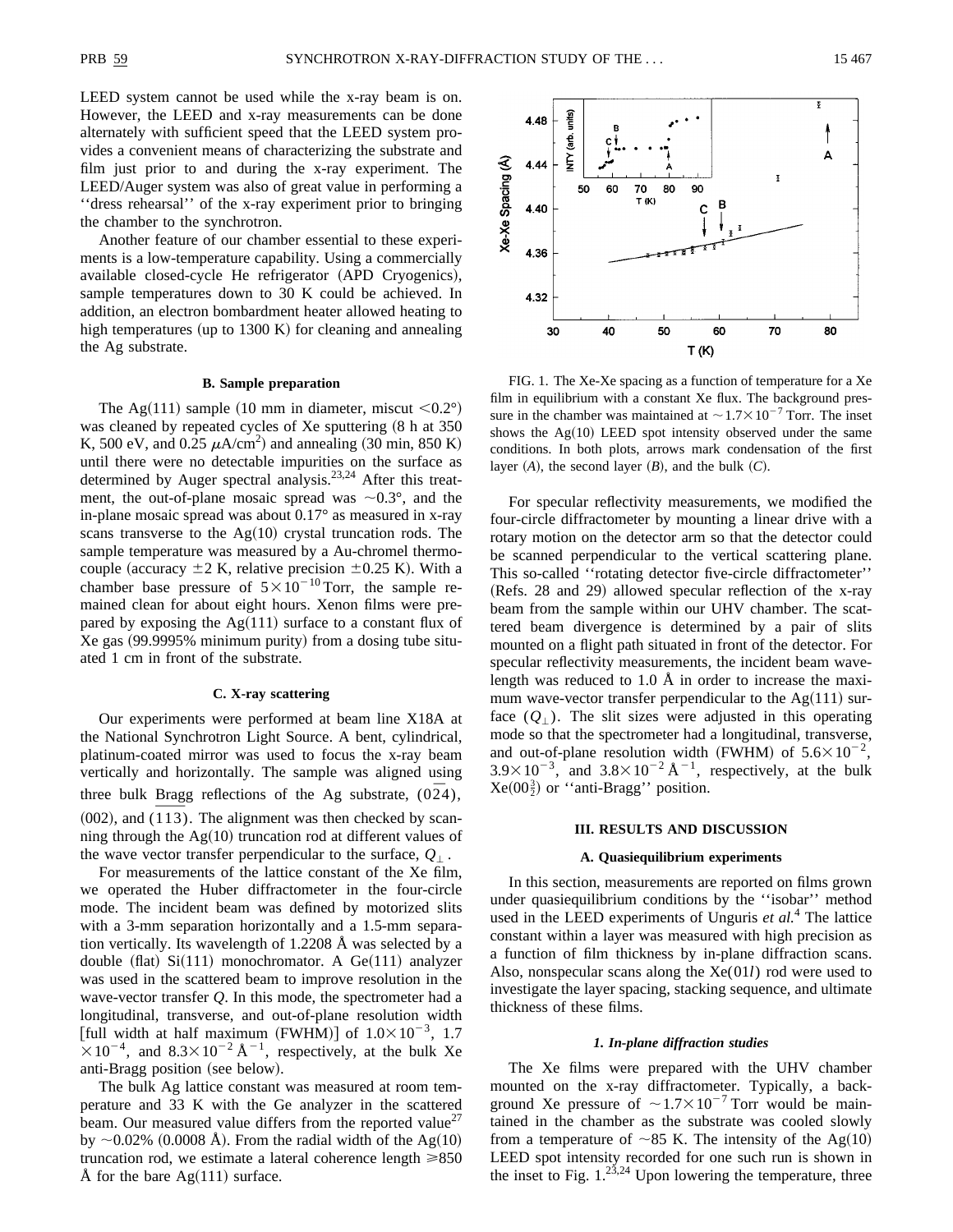sharp drops in the LEED intensity are observed corresponding to monolayer, bilayer, and bulk condensation (labeled *A*, *B*, and *C*, respectively). Use of the *in situ* LEED system for this "isobar" measurement<sup>4,30</sup> allowed a precise determination of monolayer and bilayer Xe coverage without resort to a gas ballast.<sup>13</sup> However, as was the case in the original experiments of this type, $4$  there is insufficient resolution in the temperature and LEED intensity measurements to observe individual layer condensations above two layers.

For the x-ray measurements of the Xe-Xe spacing in the film, the LEED system was turned off after observing the sharp drop in the  $Ag(10)$  spot intensity corresponding to monolayer condensation (see the arrow labeled *A* in the inset of Fig. 1). As noted above, this prevented severe saturation of the LEED detector. In-plane x-ray scans through the  $Xe(10)$  diffraction rod were then performed using the  $Ge(111)$  analyzer in the scattered beam, as noted in Sec. II. To describe these radial and transverse scans, we use the components of the wave-vector transfer  $Q = k_f - k_i$  parallel and perpendicular to the Ag(111) surface,  $Q_{\parallel}$  and  $Q_{\perp}$ , respectively. A radial scan is one in which the projection of **Q** onto the  $Ag(111)$  surface is directed along the azimuth of the  $Xe(10)$  rod, and  $Q_{\parallel}$  is incremented; while, in a transverse scan,  $Q_{\parallel}$  is fixed at the distance of the Xe(10) rod from the origin and the azimuthal angle of  $Q$  is incremented [see the inset on Fig. 6(a) in Ref. 23]. For both types of scan,  $Q_{\perp}$ remained constant throughout with a value of *Q*'  $=0.2 \text{ Å}^{-1}$ . As found in earlier work,<sup>25</sup> both the radial and transverse scans through the  $Xe(10)$  rod can be fit well with a Lorentzian-squared line shape as illustrated in Fig. 2 for scans on multilayer Xe films.

At monolayer coverage, the radial and transverse x-ray scans through the  $Xe(10)$  diffraction rod confirm the results of previous LEED (Ref. 4) and x-ray<sup>25</sup> experiments of a hexagonal lattice incommensurate but aligned with the substrate. From the radial width of the  $Xe(10)$  and Ag(10) rods, we estimate the Xe monolayer coherence length to be  $\sim$ 330 A (Ref. 31) compared to  $\sim$ 850 Å for the bare Ag(111) substrate. The in-plane azimuthal width of the  $Xe(10)$  rod was  $2.5^{\circ} - 6^{\circ}$ , in reasonable agreement with previous measurements.<sup>25</sup>

Figure 1 shows the temperature dependence of the Xe-Xe spacing in a film obtained from a series of radial scans. These were taken while decreasing the temperature under the same conditions as for the earlier LEED isobar measurement shown in the inset. It is one of several such data sets taken with similar results. In some cases, the LEED system was turned on again briefly at a temperature just above point *B*. In this way, bilayer condensation could be confirmed by observing the second downward step in the  $Xe(10)$  LEED spot intensity.

The solid line in Fig. 1 is the Xe-Xe spacing measured by x-ray diffraction for bulk Xe.<sup>32</sup> We see that the bulk Xe-Xe spacing is reached by monolayer completion (labeled *B*) to within our accuracy of  $\pm 0.004$  Å.<sup>29,33</sup> No deviation from a Lorentzian-squared line shape in the radial scans was observed as the film thickened. In particular, there was no evidence of a splitting of the  $Xe(10)$  peak indicative of a different lattice constant in successive layers of the film as suggested by some computer simulations.<sup>3</sup>



FIG. 2. Typical scans from Xe multilayers on a  $Ag(111)$  substrate. The x-ray wavelength is  $1.22$  Å, and the (constant) perpendicular component of the wave-vector transfer is  $Q_{\perp} = 0.2 \text{ Å}^{-1}$ . The scan is taken with a  $Ge(111)$  analyzer in the scattered beam. The solid curves through the data are best fits to a Lorentziansquared line shape as discussed in the text.  $(a)$  Radial scan on a film of thickness  $\sim$  42 layers prepared at a background pressure of 1.7  $\times 10^{-7}$  Torr and a temperature of 50.5 K. The peak at the Xe(10) position corresponds to a wave-vector transfer parallel to the surface of  $Q_{\parallel} = 1.66 \text{ Å}^{-1}$ , and it is at the same azimuthal angle (120°) as the Ag $(10)$  truncation rod.  $(b)$  Transverse (azimuthal) scan on a film of thickness  $\sim$ 11 layers prepared at a background pressure of  $5.8\times10^{-8}$  Torr and a temperature of  $\sim$ 43 K.

To place a bound on the difference between monolayer and bilayer lattice constants at coexistence, we calculated the line shape to be expected from two independently scattering layers with lattice constants differing by  $\Delta a$ . Assuming the peaks from each layer to have a Lorentzian-squared line shape, we determined the value of  $\Delta a$  at which the scattering summed from both layers would deviate markedly from this line shape. This yielded an estimate of  $\Delta a \leq 0.005 \text{ Å}$  at monolayer-bilayer coexistence.

### *2. Nonspecular rod scans*

To investigate the stacking sequence and ultimate thickness of films grown under quasiequilibrium conditions, outof-plane scans were performed along the Xe(01*l*) rod after completion of the in-plane scans. Unlike the specular reflectivity measurements to be discussed below, these nonspecular scans could be performed with the diffractometer in the four-circle mode but, to increase intensity, without the Ge analyzer in the scattered beam.

The nonspecular rod scan of a multilayer film at a temperature of 47 K is shown in Fig.  $3(a)$ . It shows two peaks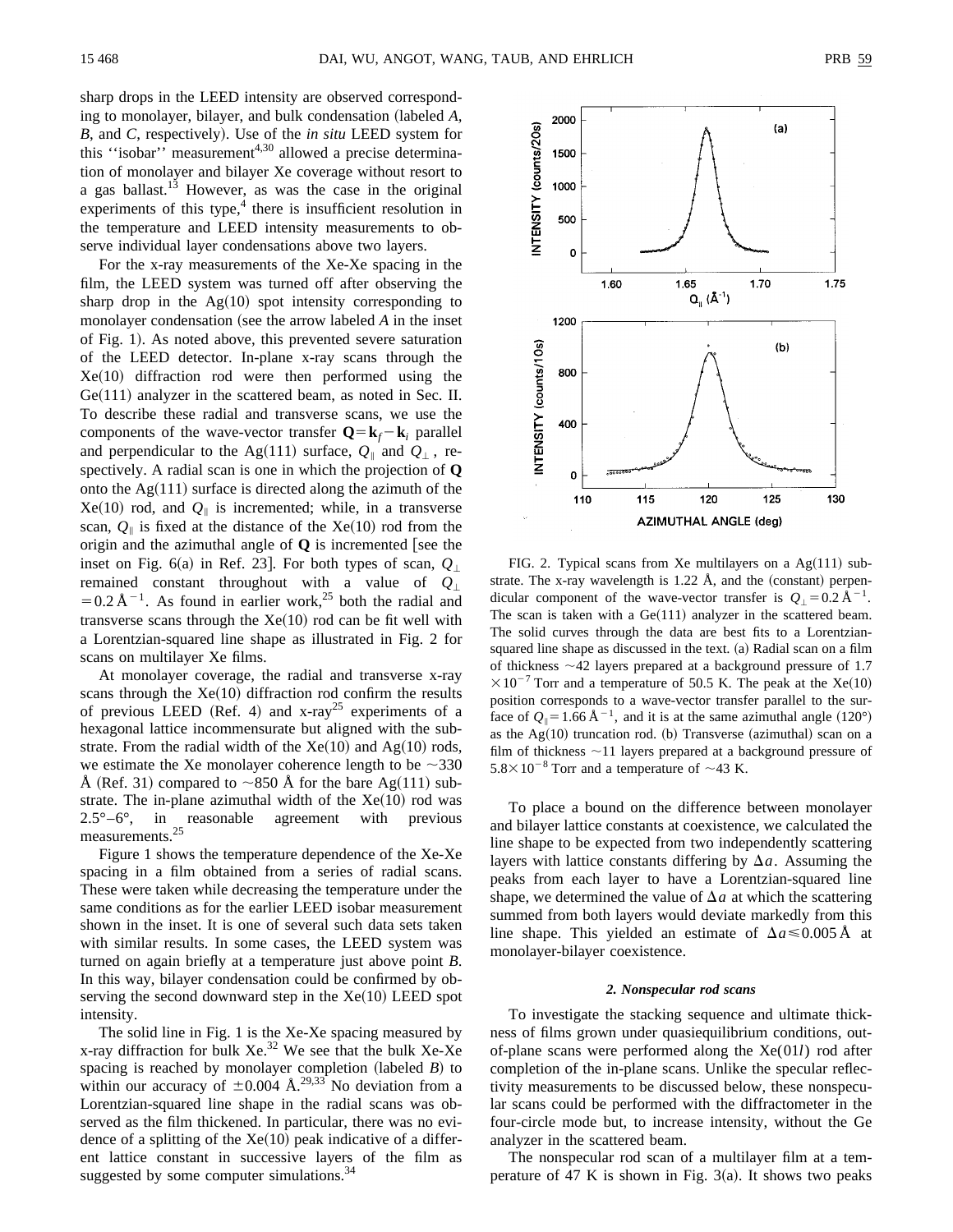

FIG. 3. (a) Scan along the Xe(01*l*) rod for a Xe film of thickness  $\geq 36$  layers at a temperature of 37 K and a background pressure of  $1.7 \times 10^{-7}$  Torr. The peaks labeled (101) and (012) come from different domains of the film rotated from each other by 60° about the surface normal. The solid curve represents a Lorentziansquared fit to each peak as described in the text. (b) Schematic representation of reciprocal space relative to the  $(111)$  plane of a fcc crystal. The positions of bulk reciprocal-lattice points are indicated by circles and labeled in hexagonal notation. The position labeled  $(00\frac{3}{2})$  is an anti-Bragg point of the reciprocal lattice.

one at  $Q_{\perp} = 0.59 \text{ Å}^{-1}$  and the other at twice this value or  $Q_{\perp}$  = 1.18 Å<sup>-1</sup>. The first one at 0.59 Å<sup>-1</sup> corresponds to  $2\pi/(3d_{\text{Xe}})$ , where  $d_{\text{Xe}}=3.54$  Å is the distance between adjacent  $(111)$  planes of bulk fcc Xe at this temperature. With the aid of the reciprocal lattice drawn in Fig.  $3(b)$  and labeled in hexagonal notation,  $35$  the two peaks in the scan can be indexed as the  $(101)$  and  $(012)$  reflections of a bulk fcc crystal. They apparently arise from two unequally populated domains of *ABC* stacking which are rotated 60° with respect to each other about the surface normal. An *ABA* stacking of the Xe layers would result in a peak at  $Q_{\perp}$  = 0.89 Å<sup>-1</sup>, which is clearly not observed.

The peaks in the nonspecular scan of Fig.  $3(a)$  can be fit well with the same Lorentzian-squared line shape used for fitting the in-plane peaks.<sup>23,25</sup> From their FWHM of  $0.048$  $\AA^{-1}$ , we estimate a film thickness of  $\sim$ 37 layers. The thickest film which we have been able to grow under these conditions had a FWHM of 0.028  $\AA^{-1}$  corresponding to ~63 layers. Note that these film thickness estimates are lower bounds, since instrumental resolution has not been deconvoluted from the observed peak width.

#### **B. Nonequilibrium growth experiments**

In this section, we report investigations of the nonequilibrium growth of Xe films. These include observations of temporal oscillations in the specularly reflected x-ray intensity analogous to those routinely observed in growth studies of metals and semiconductors by reflection high-energy electron-diffraction (RHEED). Next, specular reflectivity scans on films of nominal thickness of 1–10 layers prepared under various conditions of temperature and pressure are analyzed to determine the spacings and occupancies of the layers. Finally, nonspecular scans on some of these films are analyzed for the film stacking sequence, layer spacings, and layer densities.

#### *1. Oscillation experiments*

An advantage of x-ray scattering over RHEED is that the scattering can be treated kinematically to a good approximation. To analyze the specular reflectivity of the  $Xe/Ag(111)$ system, we introduce a simple one-dimensional model describing the Ag substrate and Xe film. The film is assumed to consist of *N* complete layers of atoms above which are up to three partial layers described by a layer fraction  $\theta_i$  ( $\theta_i \leq 1$ ,  $\theta_i \geq \theta_{i+1}$ ; *i* = 1, 2, and 3). Describing the substrate contribution to the intensity by a crystal truncation  $rod^{36,37}$  and ignoring constant prefactors, the x-ray specular reflectivity for a film with three partial layers can be written $16,38$ 

$$
I = \left| \frac{f_{\text{Xe}}}{a_{\text{Xe}}^2} \left[ \frac{1 - e^{iNQ_{\perp}d_{\text{Xe}}}}{1 - e^{iQ_{\perp}d_{\text{Xe}}}} e^{iQ_{\perp}d_{\text{AgXe}}}\right.\right.
$$
  
+ 
$$
\sum_{j=1}^{3} \theta_{j} e^{iQ_{\perp}(d_{\text{AgXe}} + (N+j-1)d_{\text{Xe}})} \right] + \frac{f_{\text{Ag}}}{a_{\text{Ag}}^2(1 - e^{-iQ_{\perp}d_{\text{Ag}}})} \left| \frac{2}{\delta(Q_{\parallel})}, \right.
$$
 (1)

where *f* and *a* represent the *Q*-dependent atomic form factor and lattice constant, respectively, for either Xe or Ag, as denoted by the subscript. The spacings between adjacent film and substrate layers are  $d_{Xe}$  and  $d_{Ag}$ , respectively, and  $d_{AgXe}$ is the spacing between the first Xe layer and the Ag substrate. The first term in square brackets in Eq.  $(1)$  represents the contribution of the Xe film. The second term is that of the semi-infinite Ag substrate or so-called crystal truncation rod, $36$  which, in the absence of the film, would give rise to a series of bulk Bragg peaks along the (00*l*) rod at *l*  $=$  3,6,... . These peaks are connected by long tails which fall off as  $\sim q^{-2}$ , where  $q_{\perp}$  measures the distance from the (00*l*) Bragg peaks along the specular rod. A Debye-Waller factor has been neglected in Eq.  $(1)$ , since we will mostly be making comparison with specular scans at low temperature.

In Fig. 4 we show the intensity along the specular (00*l*) rod calculated from Eq.  $(1)$  for the bare Ag substrate (solid curve), for the substrate with a complete Xe monolayer adsorbed (dashed curve), and for the substrate with a complete Xe bilayer adsorbed (dotted curve). In each of these calculations  $\theta_i = 0$  ( $i = 1, 2,$  and 3) as there are no partial Xe layers present. Bulk values of  $a_{Ag}$ ,  $a_{Xe}$ ,  $d_{Ag}$ , and  $d_{Xe}$  have been used for illustrative purposes, since, as shown in Sec. III A, the Xe film structural parameters reach these values by monolayer completion.<sup>39</sup> The value of  $d_{\text{AgXe}}$  is taken equal to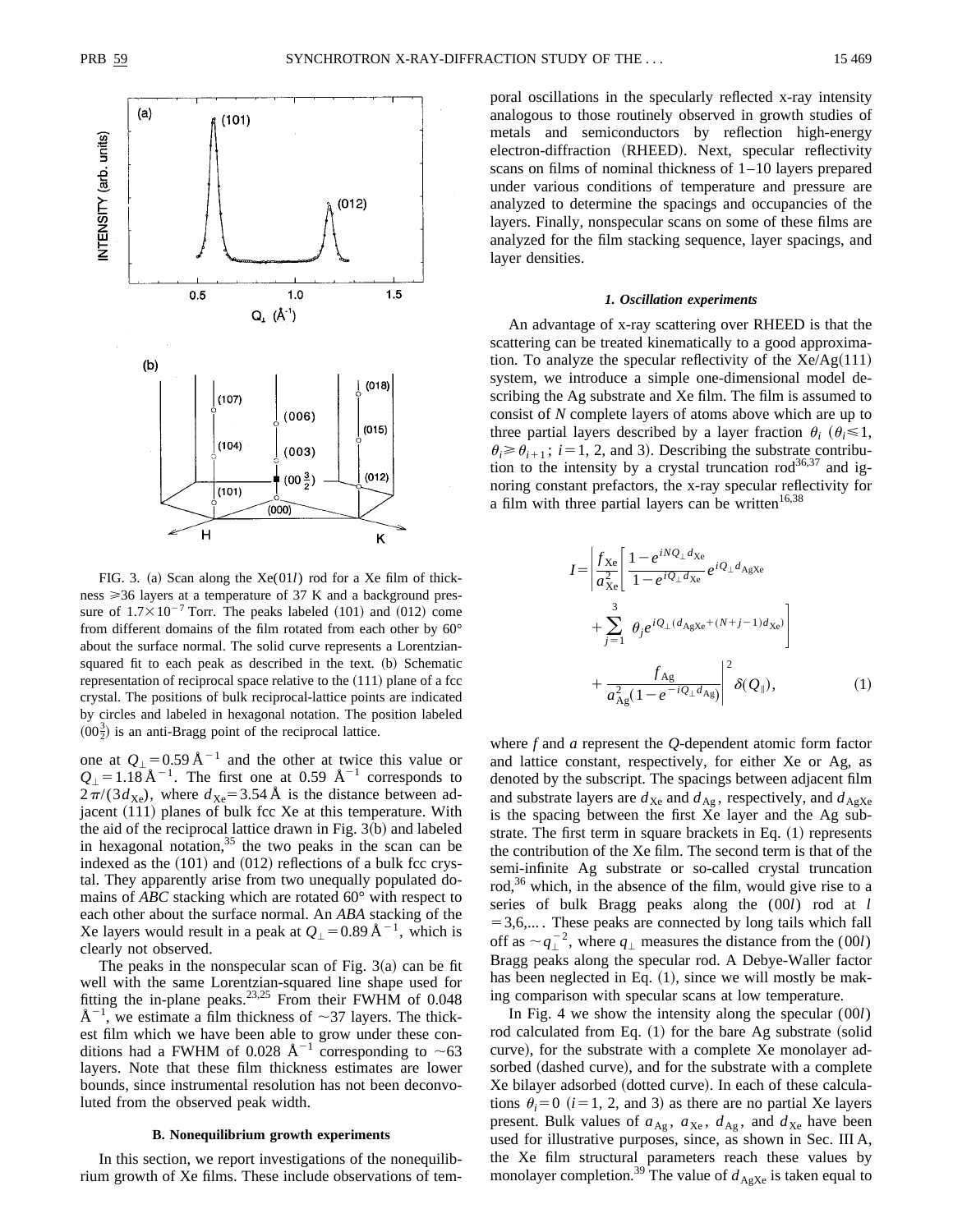

FIG. 4. Intensity along the (00*l*) specular rod calculated from Eq.  $(1)$  for the bare Ag $(111)$  substrate (solid curve), a monolayer of Xe adsorbed on this substrate (long-dashed curve), and a Xe bilayer layer adsorbed on the same substrate (dotted curve). Bulk structural parameters are assumed for the Xe film and Ag substrate:  $a_{\text{Ag}}$  $=4.07 \text{ Å}, a_{\text{Xe}}=4.36 \text{ Å}, d_{\text{Ag}}=2.35 \text{ Å}, \text{ and } d_{\text{Xe}}=3.54 \text{ Å}.$  It is assumed that the spacing  $d_{\text{AgXe}}$  between the Ag substrate and first Xe layer is equal to  $d_{Xe}$ , the layer spacing in the Xe film. The vertical dashed line marks the Xe "anti-Bragg" position indexed  $(00\frac{3}{2})$  in hexagonal notation [see Fig.  $3(b)$ ].

 $d_{\text{Xe}}$ =3.54 Å consistent with our specular reflectivity data as discussed below and does not represent a simplification of our model.

As can be seen in Fig. 4, the specular reflectivity profile varies dramatically with the addition of each layer of the strongly scattering Xe film. The adsorbed monolayer profile shows destructive interference between the scattering from the Ag substrate and the Xe overlayer at low values of  $Q_{\perp}$ , with the intensity reaching a minimum at  $Q_1 = 0.73 \text{ Å}^{-1}$  and then constructive interference with the intensity crossing that of the bare Ag reflectivity at  $Q_1 = 1.11 \text{ Å}^{-1}$ . In the case of the adsorbed bilayer, the specular reflectivity curve crosses that of the bare Ag at four points in the  $Q_{\perp}$  range plotted. The crossing at  $Q_1 = 0.89 \text{ Å}^{-1}$  corresponds to an "anti-Bragg'' point of bulk Xe, the location along the specular rod where the two Xe layers scatter 180° out of phase.

In the model represented by Eq.  $(1)$ , the specular reflectivity of all films with an odd number of layers will cross each other at the ''anti-Bragg'' point, and all films with an even number of layers will cross the bare Ag reflectivity curve at this point. Thus one can begin to see from Fig. 4 that the reflected intensity at the ''anti-Bragg'' point should be a periodic function of the Xe coverage with a period of two layers.<sup>40</sup> This is to be distinguished from the case of homoepitaxial growth where the specular intensity at the ''anti-Bragg'' point oscillates with a period of one layer as the coverage is increased. As the film grows thicker and itself approaches a semi-infinite slab, there will be a crossover to a one-layer oscillation period in this model.

At the Xe anti-Bragg point of the specular rod, Eq.  $(1)$ predicts the intensity to have a parabolic dependence on coverage with the anticipated periodicity of two layers as illustrated in Fig. 5. This can be seen by setting  $N = \theta_2 = \theta_3 = 0$  in Eq. (1) and calculating the intensity in the range  $0 \le \theta_1 < 1$ . The curves are continued by incrementing *N* by 1 and repeating the calculation so that they correspond to ideal layer-by-



FIG. 5. Calculated x-ray intensity at the Xe  $(00\frac{3}{2})$  or "anti-Bragg'' position  $(Q_1 = 0.89 \text{ Å}^{-1})$  as a function of coverage (solid curve). Ideal layer-by-layer growth is assumed; i.e., growth of a layer completes before the next layer begins. As in Fig. 4,  $d_{AgXe}$  $= d_{\text{Xe}} = 3.54$  Å. Near the minima the intensity is very sensitive to  $d_{\text{AgXe}}$ : the dotted curve corresponds to  $d_{\text{AgXe}}=1.1\times d_{\text{Xe}}$ , and the dashed curve to  $d_{\text{AgXe}} = 0.9 \times d_{\text{Xe}}$ .

layer growth (a layer completes before the next layer begins). Notice that the intensity at the oscillation minima does not vanish and is very sensitive to the value of the Ag-Xe spacing,  $d_{\text{AgXe}}$ , which is varied by  $\pm 10\%$  in Fig. 5.

It is of interest to compare the calculated curves in Fig. 5 with measurements of the the intensity at the Xe anti-Bragg point of the specular rod during film growth. To achieve the necessary control of the film growth rate, we could not conduct these experiments at the higher pressures required for quasiequilibrium as described in Sec. III A 1. Instead, we cooled the bare Ag substrate to a temperature at which the sticking probability of the Xe was large (assumed to be close to 1), and exposed the  $Ag(111)$  surface to a constant Xe flux from the dosing tube. Maintaining a background Xe pressure of  $5.9\times10^{-8}$  Torr in the UHV chamber, resulted in a monolayer deposition time of approximately 10 min as could be confirmed by LEED experiments.<sup>29</sup> We shall refer to growth under these conditions as being ''kinetic'' rather than ''isobaric.''

The specular intensity at the anti-Bragg point as a function of time is shown in Fig. 6 for kinetic growth at three different substrate temperatures. In each case, damped oscillations having a two-layer period were observed. At 46 K [Fig. 6(a)] and 43 K [Fig. 6(b)], we observed four complete oscillations corresponding to the growth of the first eight Xe layers. The oscillation period is constant to  $\leq 10\%$  of a period. Although routinely observed in semiconductor and metal film growth, such oscillations, to our knowledge, have not been previously observed with physisorbed films by any diffraction technique. Multilayer growth of films physisorbed on highly oriented pyrolytic graphite (HOPG) has been studied under quasiequilibrium conditions by ellipsometric techniques;<sup>2</sup> however, these do not allow one to predict the number of oscillations which might be expected under these kinetic growth conditions.

Similar ''oscillation'' experiments were performed under a variety of conditions of pressure and temperature. As shown in Fig.  $6(c)$ , only one complete oscillation was observed at the lowest attainable temperature of 33 K at the same pressure of  $5.9 \times 10^{-8}$  Torr. Presumably, this is due to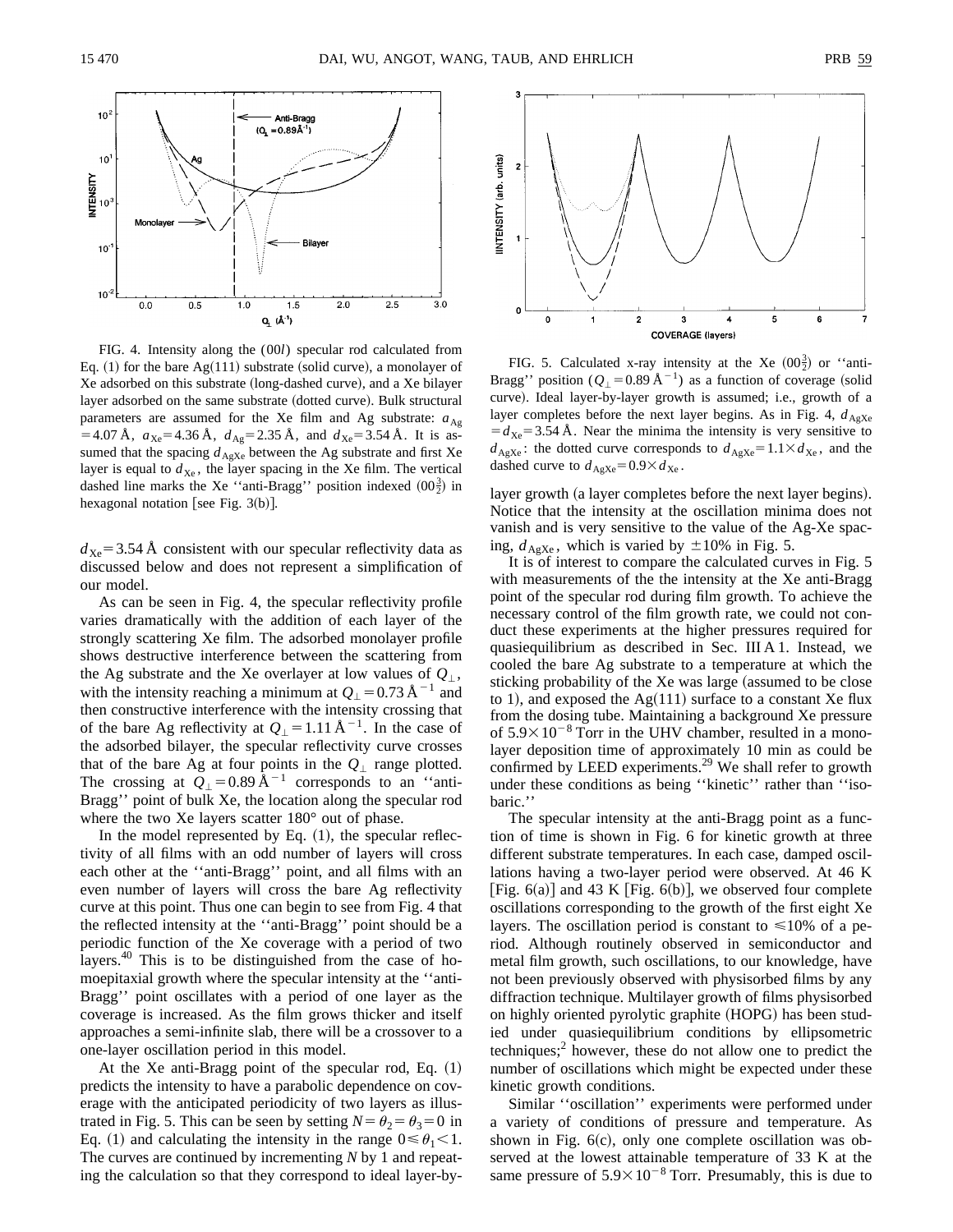

FIG. 6. Time dependence of the x-ray intensity at the Xe  $(00\frac{3}{2})$ "anti-Bragg" point for various substrate temperatures:  $(a)$  46 K,  $(b)$ 43 K, and (c) 33 K. After opening the leak valve, a constant Xe dosing rate is maintained, corresponding to a background pressure in the chamber of  $\sim$  5.9 $\times$ 10<sup>-8</sup> Torr. In (b), points labeled *A, B, C, D*, and *E* correspond to an approximate Xe film thickness of one, two, three, four, and ten layers, respectively.

a slower Xe diffusion rate at this temperature which results in a growth front spanning more than one layer. We also observed fewer oscillations under growth conditions closer to equilibrium. At a higher temperatures of 55–57 K and at pressures of both  $4.6\times10^{-8}$  and  $\sim1.7\times10^{-7}$  Torr, oscillations disappeared at film thicknesses of 3–4 layers.

Even under similar conditions of temperature and pressure, we could not consistently reproduce the number of oscillations observed in the specular intensity. One possibility is that the quality of the  $Ag(111)$  surface varied between measurements. In the two cases where the largest number of oscillations were observed [Figs.  $6(a)$  and  $6(b)$ ], the substrate was not sputtered prior to annealing. However, we did not attempt a systematic study correlating the number of intensity oscillations observed with sputtering time, annealing time, and the  $Ag(111)$  surface roughness inferred from specular reflectivity scans of the bare substrate.

In no case did the observed specular intensity oscillations have the parabolic shape and constant amplitude of those calculated in Fig. 5. This indicates that the growth is not strictly layer by layer, i.e., more than one partial layer is present above a monolayer coverage. To obtain a more quantitative understanding of the intensity oscillations at the Xe anti-Bragg point of the specular rod, we terminated the film growth at times near the oscillation extrema and performed specular reflectivity scans. These were modeled to determine the density profile of the Xe vacuum interface as described in the next section.

### *2. Specular reflectivity scans*

In the first set of specular reflectivity measurements, Xe film growth was investigated under the conditions which gave the largest number of intensity oscillations at the anti-Bragg point of the specular rod (temperature of  $43$  K and background pressure of  $\sim 5.9 \times 10^{-8}$  Torr). Dosing of the substrate was terminated at the points labeled *A, B, C, D*, and  $E$  in Fig. 6(b), corresponding to approximate Xe film thicknesses of one, two, three, four, and ten layers, respectively. After cooling the sample to 33 K, integrated specular reflectivity scans were taken at these coverages and are shown in Figs. 7 and 8.

As described in Sec. II, the specular reflectivity scans were performed in a horizontal plane with the diffractometer in a five-circle configuration. At each point along the (00*l*) rod, the intensity was integrated transverse to the rod by rocking the crystal about a vertical axis. The rocking curves were fitted to a Lorentzian-squared function,  $23,25$  assuming a constant background. For comparison with the specular reflectivity calculated from Eq.  $(1)$ , the area under the Lorentzian-squared fit was corrected for several effects. It was divided by  $\cos^2 \delta$  where  $\delta$  is the scattering angle (as defined in Fig. 2 of Ref. 28) to correct for the  $x$ -ray polarization<sup>35</sup> (the synchrotron radiation is polarized in the horizontal plane). Also, it was multiplied by  $\sin^2(\delta/2) \sim Q^2$ to correct for the Lorentz factor, the illuminated sample area, and for the solid angle accepted by the detector. $41$ 

In Fig. 7, the corrected experimental specular reflectivity scans at nominal monolayer and bilayer coverages (open circles) are compared with fits to the specular intensity calculated from Eq.  $(1)$  after folding with the instrumental resolution function. $42$  In all of the fits described below, the values of  $d_{Xe}$  and  $d_{Ag}$  are fixed at their bulk values of 3.54 and 2.35 Å, respectively. At a nominal monolayer coverage  $\lceil$  corresponding to terminating the Xe deposition at point *A* in Fig.  $6(b)$ , one can see that the fit to the specular reflectivity calculated for a complete monolayer  $(N=1$  and  $\theta_i=0$ ;  $i=1, 2$ , and 3) shown by the dashed curve in Fig.  $7(a)$  is poor compared to one in which *N* and the  $\theta_i$  are allowed to vary. The best fit (solid curve) is obtained with parameters  $N=1, \theta_1$ = 0.19, and  $d_{\text{AgXe}}$ = 3.64 Å.<sup>43</sup>

A desorption experiment conducted at the conclusion of the specular scan provides strong support for the latter model. As shown in the inset to Fig.  $7(a)$ , the specular intensity at the Xe anti-Bragg point was observed to drop upon heating the sample. This intensity decrement is quantitatively consistent with desorbing a second layer having a fractional occupancy of 0.19 as obtained in the fit to the specular reflectivity. Later, the reflected intensity abruptly rises to that of the bare Ag substrate, signaling the desorption of the first layer. It is noteworthy that desorption experiments of this type cannot be easily performed with more strongly bonded semiconductor and metal films.<sup>16-19</sup>

Similar results are found for a bilayer film grown under the "optimal" conditions for oscillations as in Fig.  $6(b)$  (a temperature of 43 K and a background pressure in the chamber of  $\sim$  5.9 $\times$ 10<sup>-8</sup> Torr). Figure 7(c) contains the specular reflectivity scan on a film grown by terminating Xe deposition at a time corresponding to point *B* in Fig.  $6(b)$ . The dashed curve calculated for two complete layers  $(N=2)$  and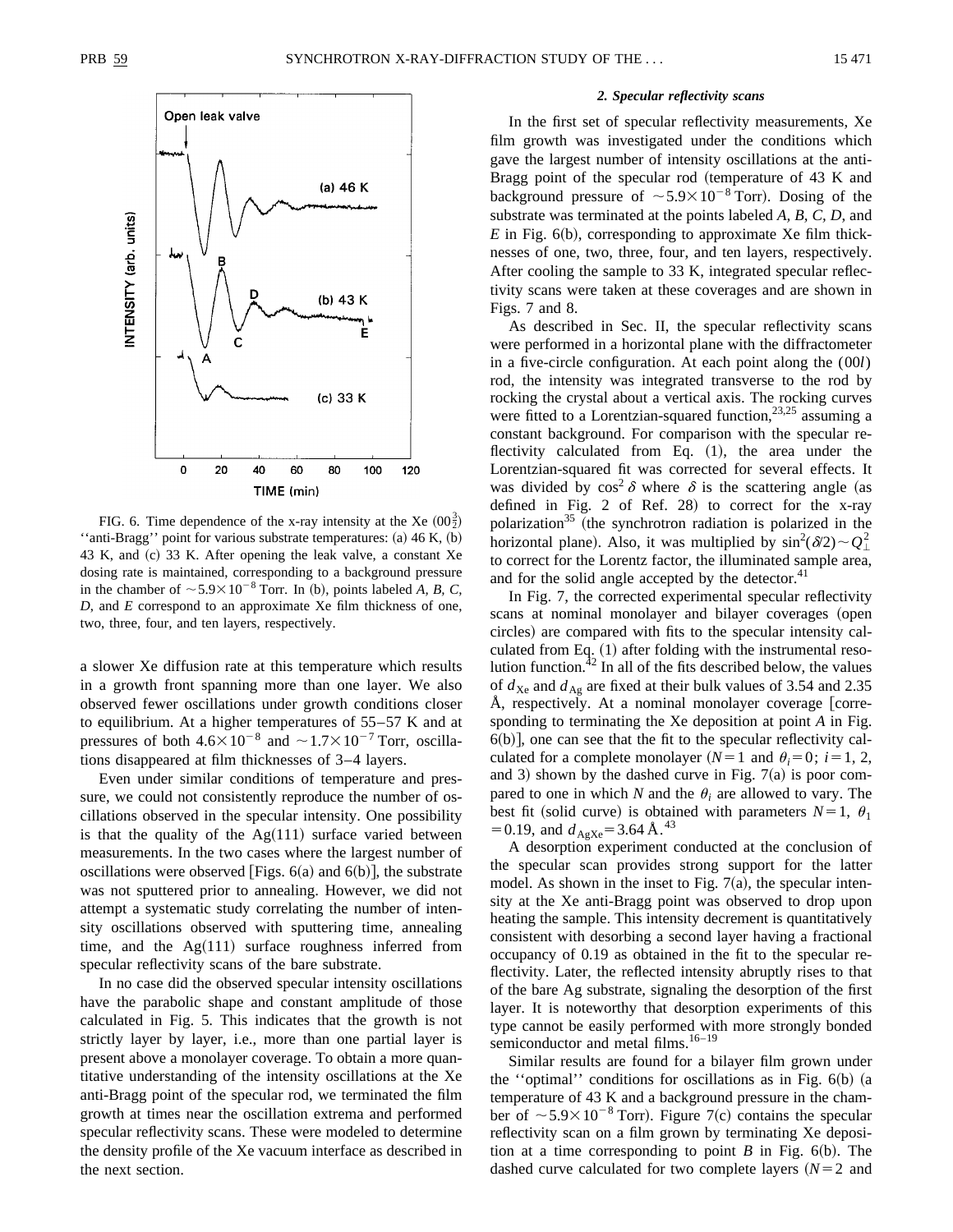

FIG. 7. Specular reflectivity (00*l*) scans on monolayer and bilayer films (open circles) taken with an x-ray wavelength of 1.00 Å. Scans at 33 K after growing films under the conditions for which the largest number of intensity oscillations were observed at the anti-Bragg point (temperature of 43 K and a background pressure of  $\sim 5.9 \times 10^{-8}$  Torr): (a) nominal monolayer coverage determined by terminating deposition at point *A* in Fig.  $6(b)$ ; and (c) nominal bilayer coverage determined by terminating deposition at point *B* in Fig.  $6(b)$ . The inset to (a) shows the intensity at the anti-Bragg point during a desorption experiment on a nominal monolayer film described in the text. There is an abrupt intensity drop after heating for 50 s, and then an abrupt rise at 100 s to the reflected intensity of the bare Ag surface. Scans below 60 K on films grown at higher temperatures: (b) Monolayer grown "kinetically" at a temperature of 64 K and a background pressure of 2.1  $\times$ 10<sup>-8</sup> Torr. (d) Bilayer grown "isobarically" with a background pressure of 1.7 $\times$ 10<sup>-7</sup> Torr as the sample temperature was reduced from 84 to 61 K. At each point of the specular scan, the intensity has been integrated transverse to the rod, and corrected as described in the text. Note the logarithmic intensity scale. Solid curves are best fits obtained using the partial-layer model of Eq. (1), and dashed lines correspond to film thicknesses of exactly one layer  $[(a)$  and  $(b)]$  and two layers  $[(c)$  and  $(d)]$ , using the same value of  $d_{A \& c}$  as in the fits. Both calculated and fitted curves have been folded with the instrumental resolution function. Structural parameters obtained from the fits are listed in Table I.

 $\theta_i=0$ ;  $i=1, 2$ , and 3) again provides a poor fit compared to one in which *N* and  $\theta_i$  are allowed to vary. The best fit (solid curve) is obtained with parameters  $N=1$ ,  $\theta_1=0.64$ ,  $\theta_2$  $= 0.08, \ \theta_3 = 0, \text{ and } d_{AgXe} = 3.54 \text{ Å} \pm 0.1 \text{ Å}.$ 

To see whether more perfect monolayer and bilayer films could be grown under conditions closer to equilibrium, we made additional specular reflectivity scans at higher temperatures. For example, we grew a film kinetically at a temperature of 64 K and a background pressure of  $2.1 \times 10^{-8}$  Torr. Under these conditions, only a single Xe layer will adsorb on the  $Ag(111)$  surface (see Ref. 4). The specular scan for this film is shown in Fig.  $7(b)$ . In this case, we obtained a fit to Eq. (1) with parameters  $N=1$ ,  $\theta_1=0.015$ , and  $\theta_2=\theta_3=0$ . The solid curve corresponding to these parameters<sup>44</sup> is indistinguishable from the dashed curve in Fig.  $7(b)$  calculated for a complete monolayer.

In another experiment, we grew a bilayer film isobarically, as described in Sec. III A 1, at a background pressure of  $1.7 \times 10^{-7}$  Torr, while slowly cooling the Ag substrate from 84 to 61 K. The lower temperature corresponds to the foot of the second-layer substep (just above point  $C$  in the inset to Fig. 1). Fitting the specular scan from this film in Fig. 7(d), we obtained a best fit with parameters  $N=1$ ,  $\theta_1$ = 0.97,  $\theta_2$  = 0.06, and  $\theta_3$  = 0. In Fig. 7(d), the solid curve generated from these parameters is close to that of the dashed curve corresponding to two complete layers.<sup>44</sup>

The fit to the monolayer specular scan in Fig.  $7(b)$  and and the bilayer scan in Fig.  $7(d)$  gave values of the Ag-Xe distance  $d_{\text{AgXe}}$ =3.58 and 3.64 Å, respectively. These values agree within the experimental uncertainty with the value of 3.55 Å obtained from a dynamical analysis of a LEED experiment.<sup>45</sup> For both the x-ray and LEED experiments, the uncertainty in  $d_{\text{AgXe}}$  is  $\pm 0.1$  Å. Table I summarizes the structural parameters obtained by fitting the monolayer and bilayer specular reflectivity scans in Fig.  $7$  to Eq.  $(1)$ .

Above two layers, it was difficult to grow films having as high a degree of structural perfection as those at lower coverage. Films grown kinetically under the same conditions as in Fig.  $6(b)$  (a temperature of 43 K and a background pressure of  $\approx 5.9 \times 10^{-8}$  Torr) with deposition terminated at point  $C$  ( $\sim$ 3 layers) showed the expected threefold modulation in the specular reflectivity scan as in Fig.  $8(a)$ . However, the intensity extrema in the measured reflectivity were much smaller than those calculated from Eq.  $(1)$  for exactly three layers (dashed curve). The agreement did not improve significantly by deposition at higher temperatures as in Fig. 8(b). In this case, a background pressure of  $\sim 8.8$  $\times 10^{-8}$  Torr was maintained with Xe deposition beginning at a temperature of 81 K which was slowly reduced to 59 K while monitoring the number of intensity oscillations at the anti-Bragg point of the Xe specular rod.

The modulation in the specular scans became even weaker at still higher coverages. The specular reflectivity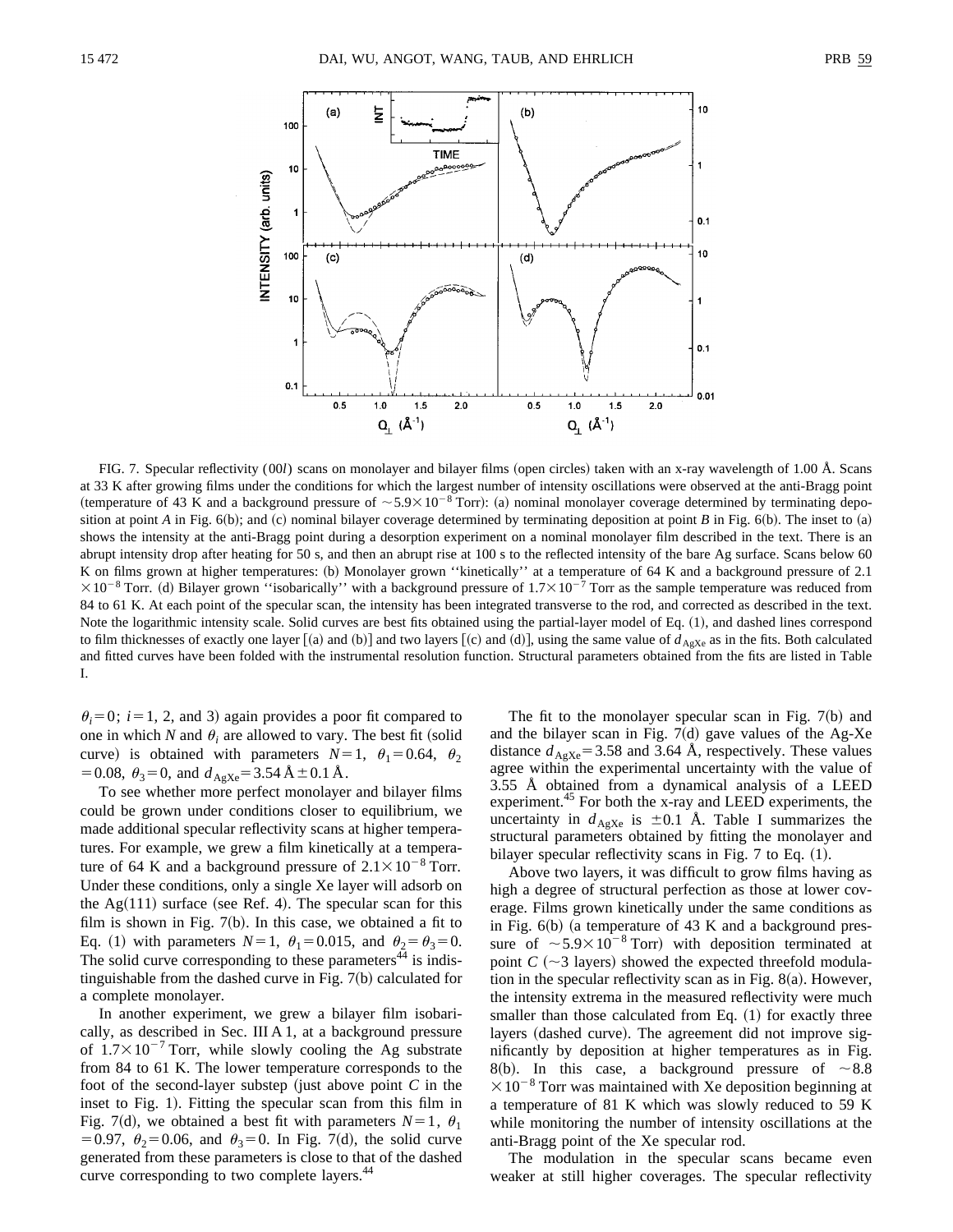

FIG. 8. Integrated specular reflectivity scans of Xe films at nominal coverages of three  $(a)$  and  $(b)$ , four  $(c)$  and  $(d)$ , and ten  $(e)$  layers taken with an x-ray wavelength of  $1.00$  Å. Solid curves are best fits to the Gaussian model of Eq.  $(2)$ , and the corresponding parameters are listed in Table II. Dashed curves are calculated from Eq. (1) for an integer number of layers at the nominal thickness (using the same value of  $d_{A\circ Xe}$  inferred from the Gaussian model). Scans (a), (c), and (e) were taken at a temperature of 33 K on films grown under the conditions for which the largest number of intensity oscillations were observed at the anti-Bragg point (temperature of 43 K and a background pressure of  $\sim$  5.9 $\times$ 10<sup>-8</sup> Torr); deposition was terminated at points *C, D*, and *E*, respectively, in Fig. 6(b). Scans in (b) and (d) were taken on Xe films grown at higher temperatures: (b) Nominal three-layer film prepared by dosing the substrate at a constant rate (background pressure of  $8.8 \times 10^{-8}$  Torr) and slowly reducing the substrate temperature from 81 to 59 K while monitoring the x-ray intensity at the anti-Bragg point of the Xe specular rod. (d) Nominal four-layer film prepared in the same way as (b) with a background pressure of  $5.8\times10^{-8}$  Torr and growth temperatures in the range 78–56 K.

scans in Figs.  $8(c)$  and  $8(e)$  were obtained by depositing Xe under the optimal conditions for temporal intensity oscillations and terminating at points *D*  $(\sim 4$  layers) and *E*  $(\sim 10$ layers), respectively, in Fig.  $6(b)$ . Neither scan shows the expected *n*-fold modulation, with only the principal maximum and one or two secondary maxima being observed. Again, growth at higher temperatures did not improve the situation as can be seen for  $\sim$ 4-layer coverage in Fig. 8(d), where deposition at a background pressure of  $\sim 5.8$  $\times 10^{-8}$  Torr began at a temperature of 78 K and ended at 56 K.

The weak modulation in these specular scans suggests that these thicker films are rougher at the vacuum interface. To fit the specular reflectivity curves of these films, we have considered a simpler model rather than extending that of Eq.  $(1)$  to include more partial layers. The model assumes domains of an integer number of layers *N* scattering independently. These domains have a Gaussian distribution of thicknesses yielding three adjustable parameters in the model: the mean number of layers in a domain *n*, the standard deviation  $\sigma$  of *n*, and the distance  $d_{\text{AgXe}}$  between the top layer of the Ag $(111)$  substrate and the first Xe layer. In this model, the specular intensity is proportional to the expression

$$
I \propto \sum_{N=1}^{2n} \left[ \frac{1}{\sigma \sqrt{2\pi}} e^{-(1/2)[(n-N)/\sigma]^2} \left| \frac{f_{\text{Xe}} (1 - e^{iNQ_{\perp} d_{\text{Xe}}})}{a_{\text{Xe}}^2 (1 - e^{iQ_{\perp} d_{\text{Xe}}})} \right|
$$
  
 
$$
\times e^{iQ_{\perp} d_{\text{AgXe}}} + \frac{f_{\text{Ag}}}{a_{\text{Ag}}^2 (1 - e^{-iQ_{\perp} d_{\text{Ag}}})} \right]^2 \left[ \delta(Q_{\parallel}). \right]
$$
 (2)

The solid curves in Fig. 8 represent the best fit to the specular reflectivity curves at coverages of three layers and above using the Gaussian model of Eq.  $(2)$ . Fitting parameters at each coverage are given in Table II. In all cases, the fit is much better than for an integer number of layers at the nominal coverage (dashed curves). Values of the Ag-Xe distance  $d_{\text{AgXe}}$  are in the range 3.51–3.59 Å.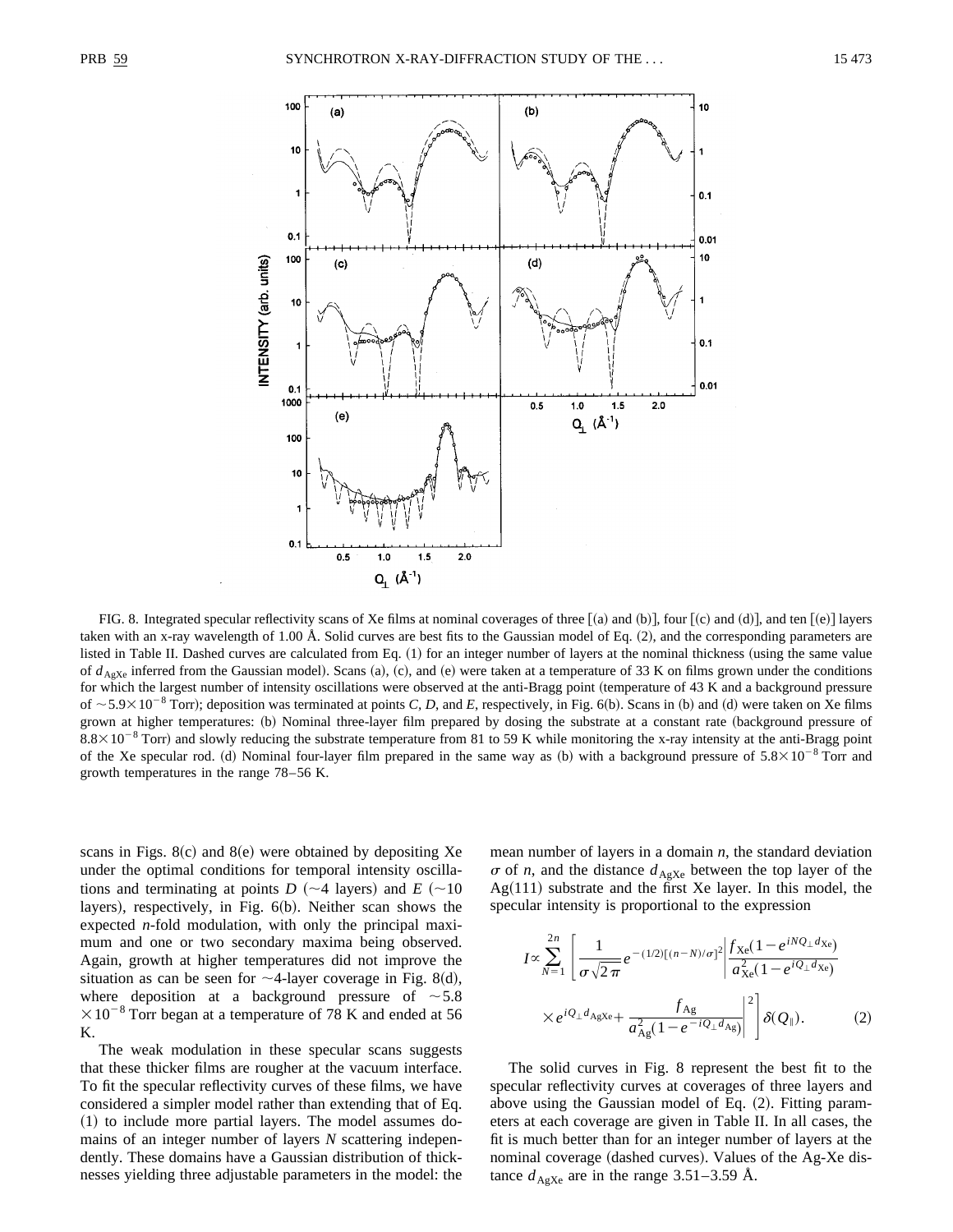TABLE I. Results of analyzing specular reflectivity scans of nominal monolayer and bilayer Xe films adsorbed on a  $Ag(111)$ surface. Structural parameters result from best fits to the model of Eq. (1):  $\theta_i$  is the fractional occupancy of the *i*th layer above *N* complete layers,  $d_{\text{AgXe}}$  is the distance between the Ag(111) surface and the first Xe layer, and  $T$  is the temperature of the reflectivity scan.

| Nominal<br>thickness | N | $\theta_1$ | $\theta_2$ | $\theta_3$ | $d_{\text{AgXe}}(\text{\AA})$ | T(K)     |
|----------------------|---|------------|------------|------------|-------------------------------|----------|
| 1                    |   | 0.19       | $\theta$   | $\theta$   | $3.64^{\rm a}$                | 33       |
| -1                   |   | 0.01       | 0          | $\theta$   | 3.58                          | $~1$ –60 |
| $\overline{2}$       |   | 0.64       | 0.08       | 0          | 3.54                          | 33       |
| $\overline{2}$       |   | 0.97       | 0.06       | 0          | 3.64                          | $~1$ –60 |

a See Ref. 43.

The presence of independently scattering domains in three-layer and thicker films suggested by these specular reflectivity scans is consistent with our interpretation of the nonspecular scans on thicker films. As we have seen in Fig. 3, a scan along the Xe(01*l*) rod for the much thicker film  $(\geq 36$  layers) grown under quasiequilibrium conditions indicated the presence of unequally populated crystalline film domains separated azimuthally by an angle of 60°. Analysis of all specular scans at coverages above three layers indicates that these domains are well described by a Gaussian thickness distribution.

#### *3. Nonspecular scans*

Although analysis of the specular scans in Sec. III B 2 allows a characterization of the atomic density profile at the Xe/vacuum interface, it does not provide any information on the lateral order in the film near this interface. In Sec. III A 2, we reported nonspecular rod scans of relatively thick films grown under quasiequilibrium conditions which showed Bragg peaks along the Xe(01*l*) rod consistent with film domains separated azimuthally by 60°. The peak positions and widths allowed determination of the layer spacing and thickness of the films which had predominantly an *ABC* stacking sequence.

In this section, we present similar scans for thinner films grown kinetically under various conditions of temperature and pressure. Besides investigating the domain structure of

TABLE II. Results of analyzing specular reflectivity scans of Xe films adsorbed on a  $Ag(111)$  surface with a nominal thickness greater than or equal to three layers. Structural parameters correspond to best fits to the Gaussian model of Eq.  $(2)$ , where *n* is the mean number of layers in a domain with standard deviation  $\sigma$ .  $d_{A\phi Xe}$  is the distance between the Ag(111) surface and the first Xe layer, and *T* is the temperature of the reflectivity scan.

| Nominal<br>thickness | n    | $\sigma$ | $d_{\text{AgXe}}(\text{\AA})$ | T(K)      |
|----------------------|------|----------|-------------------------------|-----------|
| 3                    | 2.98 | 0.55     | 3.51                          | 33        |
| 3                    | 3.21 | 0.50     | 3.59                          | 57        |
| 4                    | 3.88 | 0.78     | 3.50                          | 33        |
| 4                    | 4.80 | 0.98     | 3.56                          | 55        |
| 10                   | 10.5 | 1.84     | 3.54                          | $\sim$ 33 |



FIG. 9. Integrated nonspecular scans of the Xe(01*l*) rod taken in the four-circle diffractometer mode (incident and exit angles equal) for films of various thicknesses. Solid curves are best fits to the model represented by Eqs.  $(3)$ – $(5)$ . Corresponding structural parameters are listed in Table III. (a) Bilayer film prepared by the LEED kinetic isotherm method (a substrate temperature of  $34$  K and a background pressure of  $2.7\times10^{-8}$  Torr). Scan performed at 34 K at a wavelength of 1.22 Å. (b) Trilayer film prepared by the LEED kinetic isotherm method (a substrate temperature of  $37$  K and a background pressure of  $3.2 \times 10^{-8}$  Torr). The scan is performed at 37 K at a wavelength of 1.22 Å.  $(c)$  Same nominal trilayer film as in Fig. 8(b). The scan is performed at 57 K at a wavelength of 1.00 Å. (d) Same nominal four-layer film as in Fig. 8 $(d)$ . The scan is performed at 55 K at a wavelength of 1.00 Å.

the films, our interest is in examining their stacking sequence in more detail. In two cases, we analyze nonspecular scans on the same films for which the specular reflectivity results were presented in Sec. III B 2. These films, having a nominal thickness of three and four layers, can be used to address whether a Xe film initially grows on the  $Ag(111)$  substrate with an *ABC* stacking sequence of the bulk fcc crystal, or whether it has *ABA* stacking faults characteristic of a hcp crystal.

Unlike specular reflectivity measurements, these nonspecular scans could be performed while the diffractometer was still in the four-circle mode. Scans along the Xe(01*l*) rod are shown in Fig. 9 for four kinetically grown films which have nominal thicknesses ranging from two to four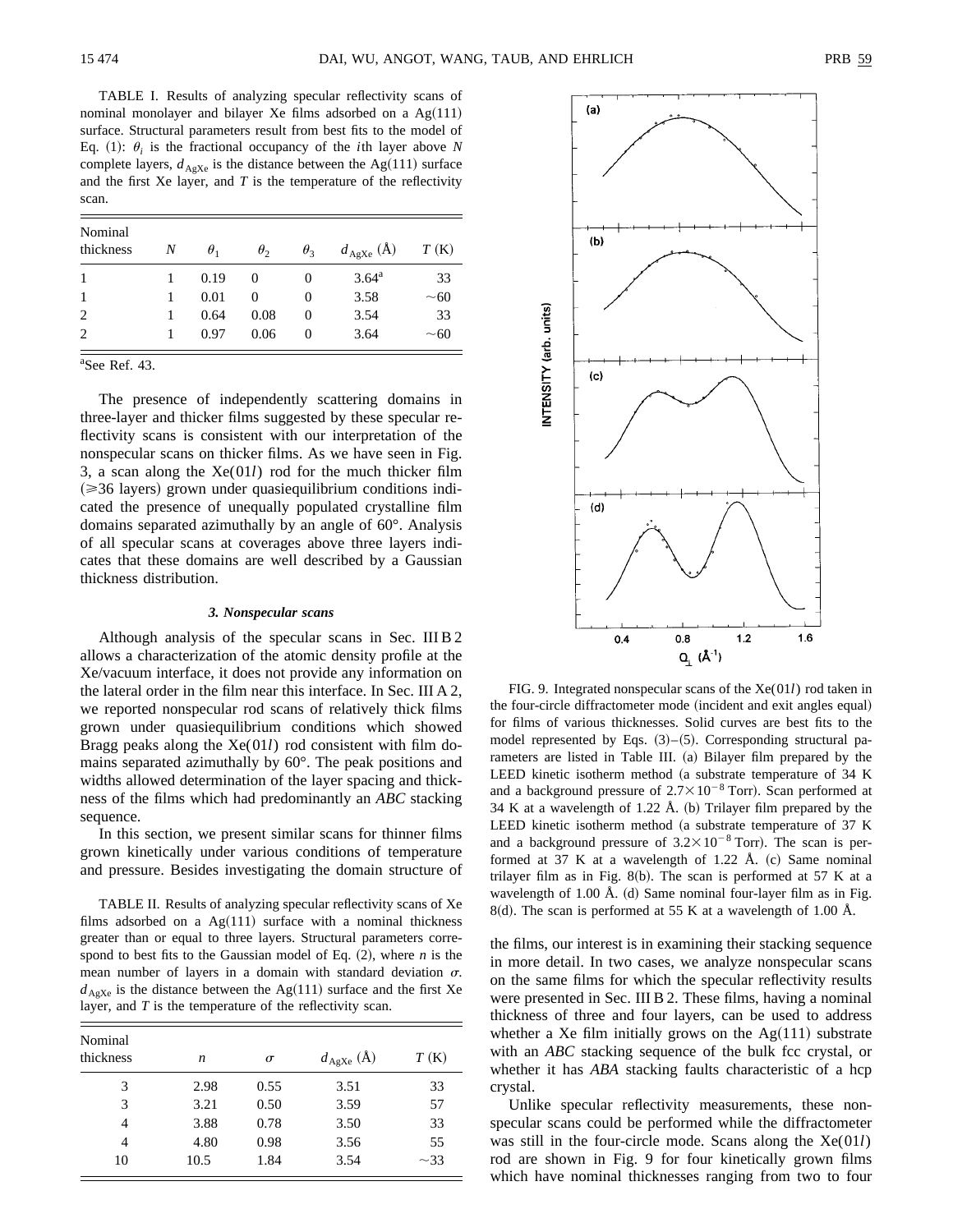layers. As with the specular scans, the intensity plotted at each value of  $Q_{\perp}$  in the nonspecular scans of Fig. 9 represents the integrated intensity along a cut in reciprocal space transverse to the (01*l*) rod. These transverse scans were fitted to a Lorentzian-squared function, assuming a constant background. The product of the peak height and the FWHM of the Lorentzian-squared fit is proportional to the integrated intensity.

To analyze the nonspecular scans, we follow closely the approach of Vlieg *et al.* for the case of homoepitaxial crystal growth.46 We assume that the Xe film is laterally uncorrelated with the  $Ag(111)$  substrate, and introduce a two-level model of the Xe/vacuum interface. That is, we consider a film of *N* complete layers covered by islands of monolayer thickness which occupy a fraction  $\theta$  of the available area, and whose in-plane correlations are described by a Gaussian distribution.<sup>46</sup> For simplicity, we did not consider partial occupancy of higher layers. The derivation of the expression for the total intensity along the  $(01l)$  rod  $(Bragg)$  plus diffuse) is given in Ref. 47. Ignoring constant prefactors, we obtain

$$
I = \frac{A}{A_u} [ |E_{CN}|^2 + f_{Xe}^2 \theta + \theta E_{CN}^* f(N+1) e^{iQ_{\perp} N d_{Xe}} + \theta E_{CN} f^*(N+1) e^{-iQ_{\perp} N d_{Xe}} ]
$$
(3)

Here *A* is the sample area participating in diffraction,  $A_u$  is the area of the Xe unit cell, and  $f_{Xe}$  is the *Q*-dependent Xe atomic form factor. The "vertical" scattering amplitude  $E_{CN}$ from one column of the unit cell consisting of *N* complete layers is

$$
E_{CN} = \sum_{n_3=0}^{N-1} f(n_3) e^{iQ_{\perp} d_{\text{Xe}}}.
$$
 (4)

As in Eqs. (1) and (2),  $Q_{\perp}$  is the component of the wavevector transfer perpendicular to the surface, and  $d_{Xe}$  is the distance between adjacent Xe layers. In both Eqs.  $(3)$  and (4), the term  $f(n_3)$  is the product of  $f_{Xe}$  and a phase factor which depends on the type of the layer  $n_3$ . For "*A*," "*B*," and "*C*" layers of a fcc structure,  $f(n_3)$  is, respectively,  $f_{\text{Xe}}$ ,  $f_{\text{Xe}}e^{iQ_{\parallel}[(2/3)a_1 + (1/3)a_2]}$ , and  $f_{\text{Xe}}e^{iQ_{\parallel}[(1/3)a_1 + (2/3)a_2]}$ . Note that the layer argument  $N+1$  of  $f$  in Eq. (3) refers to the top (partial) layer. Explicit expressions for the  $E_{CN}$  for threeand four-layer films with both *ABA* and *ABC* stacking are given in Ref. 47.

The nonspecular scans on the three- and four-layer films cannot be fit well by models assuming either perfect *ABC* or ABA stacking.<sup>29</sup> For example, fitting the nonspecular scan of the three-layer film in Fig. 9(b) to a model with perfect *ABC* stacking gives a broad double-peak structure similar to the solid curves in Figs.  $9(c)$  and  $9(d)$ . On the other hand, a model of perfect *ABA* stacking produces a single peak centered at  $Q_{\perp}$  = 0.89 Å<sup>-1</sup> which is too narrow to fit the data.

In order to investigate the effect of stacking faults, we have considered a model in which domains of perfect *ABC* and *ABA* stacking scatter incoherently. For each stacking domain, there may be a second domain rotated about the surface normal from the first one by 60°. For such a model, the total intensity along the (10*l*) rod can be written as

TABLE III. Results of analyzing scans of the nonspecular  $Xe(10l)$  rod for films adsorbed on a  $Ag(111)$  surface with a nominal thickness of 2–4 layers. Structural parameters result from best fits to the model of Eq. (3).  $\theta$  is the fractional occupancy of the layer above *N* complete layers,  $\alpha$  is the fraction of the film with *ABA* stacking,  $\beta$  is the fraction of the film which is rotated about the surface normal by  $60^\circ$ , and *T* is the scan temperature.

| Nominal<br>thickness | N | $\theta$ | $\alpha$ | β    | T(K) |
|----------------------|---|----------|----------|------|------|
| 2                    | 2 | 0.04     | 0        | 0.57 | 33   |
| 3                    | 3 | 0.09     | 0.34     | 0.57 | 33   |
| $3^{\rm a}$          | 3 | 0.62     | 0.23     | 0.62 | 57   |
| 4 <sup>b</sup>       |   | 0.49     | 0.11     | 0.63 | 55   |

a Same film as in second line of Table II.

b Same film as in fourth line of Table II.

$$
I = (1 - \alpha)[(1 - \beta)I_{ABC1} + \beta I_{ABC2}] + \alpha[(1 - \gamma)I_{ABA1} + \gamma I_{ABA2}],
$$
\n(5)

where  $I_{ABC1}$  denotes the intensity contributed from the first domain of *ABC* stacking, and  $I_{ABC2}$  comes from a second domain of the same stacking rotated 60° azimuthally from the first. A similar notation applies to the domains having *ABA* stacking.  $\alpha$  is the fraction of domains having *ABA* stacking, while  $\beta$  and  $\gamma$  are, respectively, the fraction of the *ABC* and *ABA* domains rotated by 60°. Each intensity term in Eq.  $(5)$  has the form of Eq.  $(3)$ . Explicit expressions for these terms for three- and four-layer films with both *ABA* and *ABC* stacking are given in Ref. 47.

The nonspecular scans in Fig.  $9$  were fitted to Eq.  $(5)$  after making appropriate corrections for the Lorentz factor, scattering geometry, and instrumental resolution as described in Ref. 48. The best fits are shown by the solid curves, and the fitting parameters are listed in Table III. The parameter  $\gamma$ was set to zero because the peak resulting from the  $60^{\circ}$  rotated domain of *ABA* stacking was far out of the scan range.

The films on which the nonspecular scans in Figs.  $9(a)$ and  $9(b)$  were performed were grown kinetically by dosing the substrate at temperatures of  $\sim$ 34 and  $\sim$ 37 K, respectively, while monitoring the LEED  $Xe(10)$  spot intensity. The film thickness was determined by the total deposition time, assuming unity sticking coefficient, and the previously measured monolayer adsorption time.<sup>29</sup> Since the film in Fig.  $9(a)$  is only two layers thick, the question of stacking sequence does not arise; however, the width of the peak in the (10*l*) rod scan provides evidence of film domains azimuthally separated by 60°. Fitting the peak width required about an equal population of rotated and nonrotated domains ( $\beta$ )  $=0.57$ ). For a similarly prepared three-layer film, the fit to the  $(10l)$  rod scan in Fig.  $9(b)$  gave the same azimuthal distribution of domains ( $\beta$ =0.57). About a third of the film had *ABA* stacking ( $\alpha$ =0.34), and there was only a small fourth-layer occupancy ( $\theta$ =0.09). As noted above, if only *ABC* stacking were present, there would be a double-peak structure in the calculated profile as in Figs.  $9(c)$  and  $9(d)$ . This line shape would persist even if more than one partial layer were included in the model.

We can compare these results with nonspecular scans of three- and four-layer films grown kinetically at higher tem-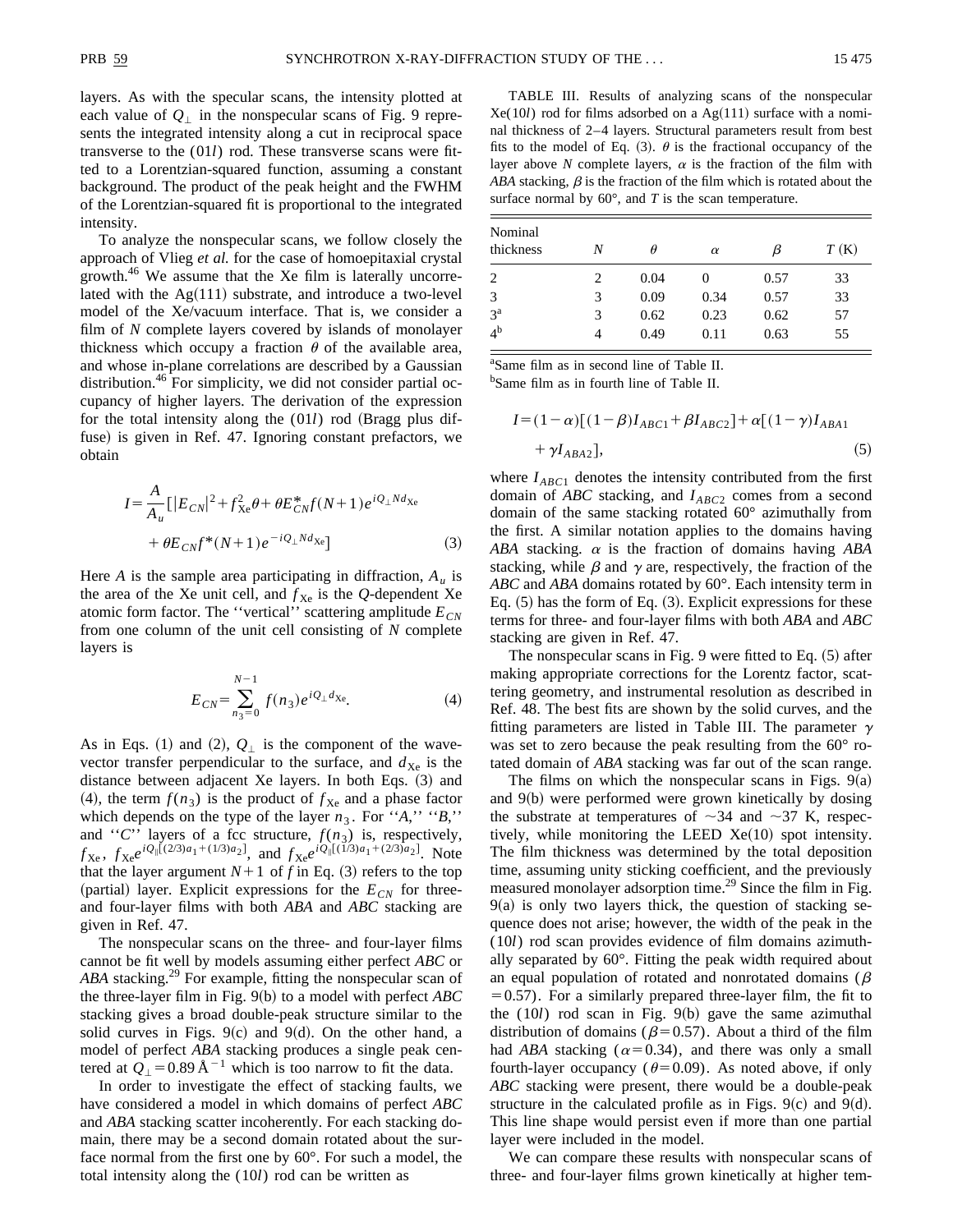

FIG. 10. Temperature dependence of the scans along the (01*l*) rod of a Xe film of thickness  $\geq 10$  layers: (a) 33 K, (b) 43 K, (c) 49 K, and  $(d)$  59 K. Note that multilayer desorption occurs at 59 K, leaving only the monolayer. The film was grown at a temperature of 33 K with a background pressure in the chamber of 4.0  $\times 10^{-8}$  Torr while monitoring the intensity at the anti-Bragg point of the Xe specular rod. The scans were performed in the four-circle operating mode of the diffractometer at a wavelength of 1.22 Å.

perature  $(56–81 \text{ K})$  on which specular scans also were performed [Figs. 8(b) and 8(d); second and fourth entries in Table II]. For these films growth was monitored by observing intensity oscillations at the anti-Bragg point of the Xe specular rod. Fits to the  $(10l)$  rod scans of both films [Figs.  $9(c)$  and  $9(d)$ ] yield a slightly larger fraction of azimuthally rotated domains  $(\beta=0.62-0.63)$  (Ref. 49) than for films grown at lower temperature, but smaller fractions of *ABA* stacking  $(\alpha=0.23$  and 0.11 for the three- and four-layer films, respectively). The thickness of both films exceeds its nominal value with the best fit giving a total coverage of 3.62 layers for the three-layer film, and 4.49 for the fourlayer film. We note that analysis of the specular reflectivity of these films using the Gaussian thickness model also gave mean thicknesses greater than the nominal value:  $n=3.21$ (three-layer film) and  $n=4.80$  (four-layer film). Although the different models of the Xe/vacuum interface used in analyzing the specular and nonspecular scans of these films make comparison of the results difficult, both types of rod scans indicate that the films grown at higher temperature are both thicker and rougher than those grown at the lowest attainable temperatures  $\leq 37$  K.

From analyzing the nonspecular scans in Fig. 9, we see a tendency for the fraction of *ABA* stacking to decrease in the thicker films, implying that the *ABA* stacking faults are concentrated near the  $Ag(111)$  surface. This possibility was investigated further by depositing a thicker film (dosing time of  $\sim$ 2 h) with the substrate held at a temperature of 33 K and a background pressure in the chamber of  $4.0\times10^{-8}$  Torr. The (01*l*) rod scans on this film are shown as a function of temperature in Fig. 10. Again, we see a double-peak pattern as in Fig.  $3(a)$  consistent with scattering from two film domains azimuthally separated by 60°. From the FWHM of these peaks ( $\sim$ 0.17 Å<sup>-1</sup>), we infer a film thickness of  $\geq 10$ layers. The nonvanishing intensity observed halfway between the two peaks is indicative of some fraction of the film having *ABA* stacking. Fitting the scans to the model represented by Eq.  $(5)$ ,<sup>50</sup> we estimate the fraction of the film with *ABA* stacking to be  $\alpha \approx 0.10$ , which is comparable to the fraction found for the four-layer film (see Table III). That the *ABA* fraction did not decrease further as the film thickness increased from four to ten layers may be due to the low growth temperature  $(33 \text{ K})$  of the ten-layer film.

It was of interest to determine whether annealing of the film could reduce the fraction of *ABA* stacking faults. However, we see no temperature dependence of (01*l*) rod scans in Fig. 10 as the film is heated up to the multilayer desorption temperature of 59 K where only the uniform intensity expected for the monolayer  $(01)$  rod remains (square symbols in Fig. 10). We conclude that it is impossible to remove the stacking faults by annealing.

Thus the picture which emerges from these nonspecular scans is that the *ABA* stacking faults occur predominantly near the  $Ag(111)$  interface during the initial stages of film growth. As will be discussed further below, these stacking faults may be pinned to steps in the Ag surface and hence resist annealing; or the stacking faults may result from strain induced in the first few layers of the film as a result of their locking to the upper Xe layers which have the bulk lattice constant.

#### **IV. SUMMARY AND CONCLUSIONS**

In this paper, we have reported synchrotron x-ray scattering studies of the structure and growth of Xe films adsorbed on a  $Ag(111)$  surface. Our results extend previous experimental studies of this system in several respects. For measurements of intraplanar lattice constants, the use of a synchrotron x-ray source provides higher precision than achievable with LEED and elastic He-atom scattering. More significantly, the synchrotron x-ray technique allows us to address issues of ''out-of-plane'' structure which have not been dealt with quantitatively by these other techniques. Specular and nonspecular scans permit characterization of the atomic density profile at the Xe/vacuum interface and the stacking sequence in these films. We have been able to assess whether layer-by-layer growth occurs in these films above three layers, to detect the presence of stacking faults in the initial stages of film growth, and to determine the ultimate film thickness. Crucial to the success of these experiments has been the development of an ultrahigh-vacuum chamber which allows synchrotron x-ray scattering to be performed on films of quality comparable to those investigated earlier by other techniques,  $9-11$  and of better quality than in previous x-ray studies of multilayer rare-gas films adsorbed on graphite.<sup>13</sup>

For the intraplanar Xe-Xe lattice spacing of monolayer and bilayer films, our results confirm with about a factor of 2 higher precision those of earlier LEED studies by Unguris *et al.*<sup>4</sup> We have shown that the monolayer and bilayer lattice constants are indistinguishable at coexistence, being equal to within 0.005 Å, in agreement with the calculations of Bruch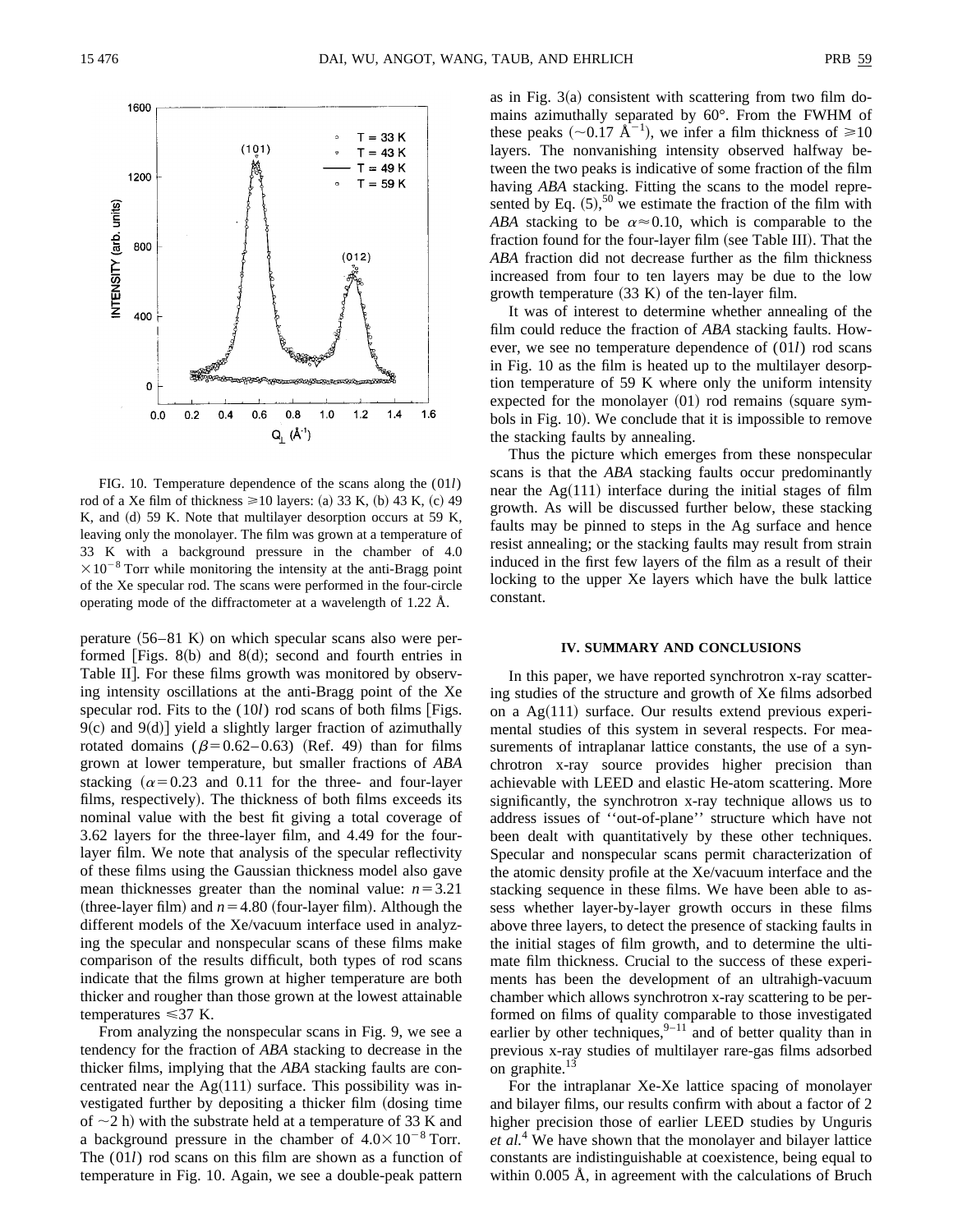and co-workers. $14,15$  To this same degree of precision, we confirm the LEED result<sup>4</sup> that the Xe-Xe spacing reaches that of bulk Xe at the monolayer limit of compression (bilayer onset).

This result remains a challenge for theory. The lattice constant calculated in Ref. 15 at 0 K for a bilayer with the more stable *ABA* stacking is about 0.01 Å larger than the bulk value, and becomes equal to the bulk value for the trilayer. Thus the film reaches the bulk lattice constant a layer earlier in the experiment than in the calculation. Since the margin of stability for the trilayer chemical potential energy with respect to that of bulk is small compared to the triple-dipole energy, this result suggests that understanding of the triple-dipole term is still incomplete.<sup>51</sup>

Our observation of intensity oscillations (analogous to RHEED oscillations) at the anti-Bragg peak of the Xe specular rod provide evidence of layerwise kinetic growth up to about eight layers on the  $Ag(111)$  surface, extending the upper limit of about four layers inferred from a variety of earlier experiments. $9-11$  Investigations of the temperature dependence of these oscillations suggest that their number may decrease at low temperatures  $(\sim 33 \text{ K})$  where diffusion rates are smaller. Fewer oscillations were also observed at temperatures and pressures closer to equilibrium. In addition, the number of oscillations seems to depend on the quality of the  $Ag(111)$  substrate in a manner which we have been unable to quantify.

Specular reflectivity experiments have allowed us to characterize the atomic density profile in a direction perpendicular to the Xe/vacuum boundary for both kinetic and quasiequilibrium growth in films from monolayer to ten-layer thicknesses. We find very sharp boundaries for monolayer and bilayer films grown at quasiequilibrium. However, for films of three layers and above, which cannot be grown at quasiequilibrium, we find a broader profile which is well described by a model of independently scattering domains having a Gaussian thickness distribution. For three-layer films the standard deviation in the mean thickness is about 0.5 layers, which increases to about two layers for a ten-layer film. We have not been able to find kinetic growth conditions which both significantly sharpen the Xe/vacuum boundary of these multilayer films and which reduce the number of *ABA* stacking faults (see below). Thus the  $Q$  dependence of the specular reflectivity confirms that the decay in the intensity oscillations with time at the anti-Bragg point of the specular rod results from a growth front spanning several layers.

Despite our evidence for roughening in thicker films, all of our Xe films grown on a  $Ag(111)$  substrate exhibit greater structural perfection than those grown on a graphite substrate under nominal equilibrium conditions.<sup>13</sup> We also note that the specular reflectivity of the Xe film on a  $Ag(111)$  substrate is more easily investigated than on the graphite  $(002)$ surface,<sup>13</sup> where the  $Xe(01l)$  scattering sits on the wing of the graphite  $(002)$  peak.

Both the high-resolution in-plane scans as well as the nonspecular rod scans on films from bilayer thickness to  $\geq$ 36 layers are consistent with successive layers being identical in structure and mutually commensurate. The (01*l*) rod scans reveal two sets of film domains azimuthally separated by 60° about the surface normal. Although these domains should be symmetry equivalent on a  $(111)$  surface, their unequal population  $|$  note the intensity of the  $(101)$  and  $(012)$ peaks in Figs.  $3(a)$  and Fig. 10] indicates that there are preferential sites on the surface for nucleation of film growth. The preferred sites may be related to the mechanism which aligns the Xe film with the substrate. Most frequently, this alignment has been attributed to the nucleation of film growth at step edges along the high-symmetry directions of the surface. $4$ 

In addition, the nonspecular rod scans provide evidence of *ABA* stacking faults in the Xe films characteristic of an hcp structure as was found for polycrystalline <sup>36</sup>Ar films.<sup>12</sup> The capability of growing thicker films than in this previous study has allowed demonstration that the *ABA* faults occur mainly in the interfacial region. The lateral extent of these stacking faults may also explain the decrease in coherence length observed in radial scans near bulk condensation.<sup>31</sup> The number of stacking faults could not be decreased by annealing of the films. A possible explanation for this is that the stacking faults are "pinned" at the  $Ag(111)/Xe$  caused by nucleation of film growth at step edges.

Alternatively, the stacking faults near the  $Ag(111)$  interface may have an intrinsic origin. If the complete monolayer were slightly compressed (or expanded) relative to the bulk lattice constant (by less than our experimental resolution), then some relaxation would be required to relieve this strain and allow the first layer to lock with the second and higher layers of the film at the bulk lattice constant. The *ABA* stacking faults might be a product of such a relaxation process and therefore be insensitive to annealing. Whether the origin of the stacking faults is extrinsic  $('pinning')$  or intrinsic, there could be domain walls separating regions of *ABA* and *ABC* stacking. However, our experiments offer no direct evidence of these.

Our direct measurement of the film thickness by out-of plane scans corroborates the trilayer stability predicted by the calculations of Bruch and Ni.<sup>15</sup> These studies favored *ABA* over *ABC* trilayer stacks by energy differences of  $\leq 0.5$ K atom2<sup>1</sup> . Our nonspecular scans demonstrate that *ABC* stacking predominates in trilayer films. However, the appreciable fraction of *ABA* stacking faults supports a small energy difference between the two structures.

Although we observe intensity oscillations at the anti-Bragg point of the specular rod only up to about eight layers under the most favorable circumstances, scans along the specular rod demonstrate much thicker film growth under both kinetic and quasiequilibrium conditions. We can place a lower bound of  $\sim$ 220 Å (63 layers) for the maximum thickness of our Xe films on the  $Ag(111)$  surface. This value is limited by the out-of-plane *Q* resolution of our diffractometer.

While our results have demonstrated layerwise growth of Xe films to higher coverages than in previous experiments, they have also shown the difficulty of maintaining structural perfection in films above bilayer thickness. This suggests some caution in interpreting the results of other experiments on multilayer rare gas films such as the trilayers used in lattice dynamics studies by inelastic He-atom scattering.<sup>9</sup> We believe it likely that these films either did not have a perfect slablike geometry or could have had an appreciable fraction of *ABA* stacking faults. Thus comparison with lattice dynam-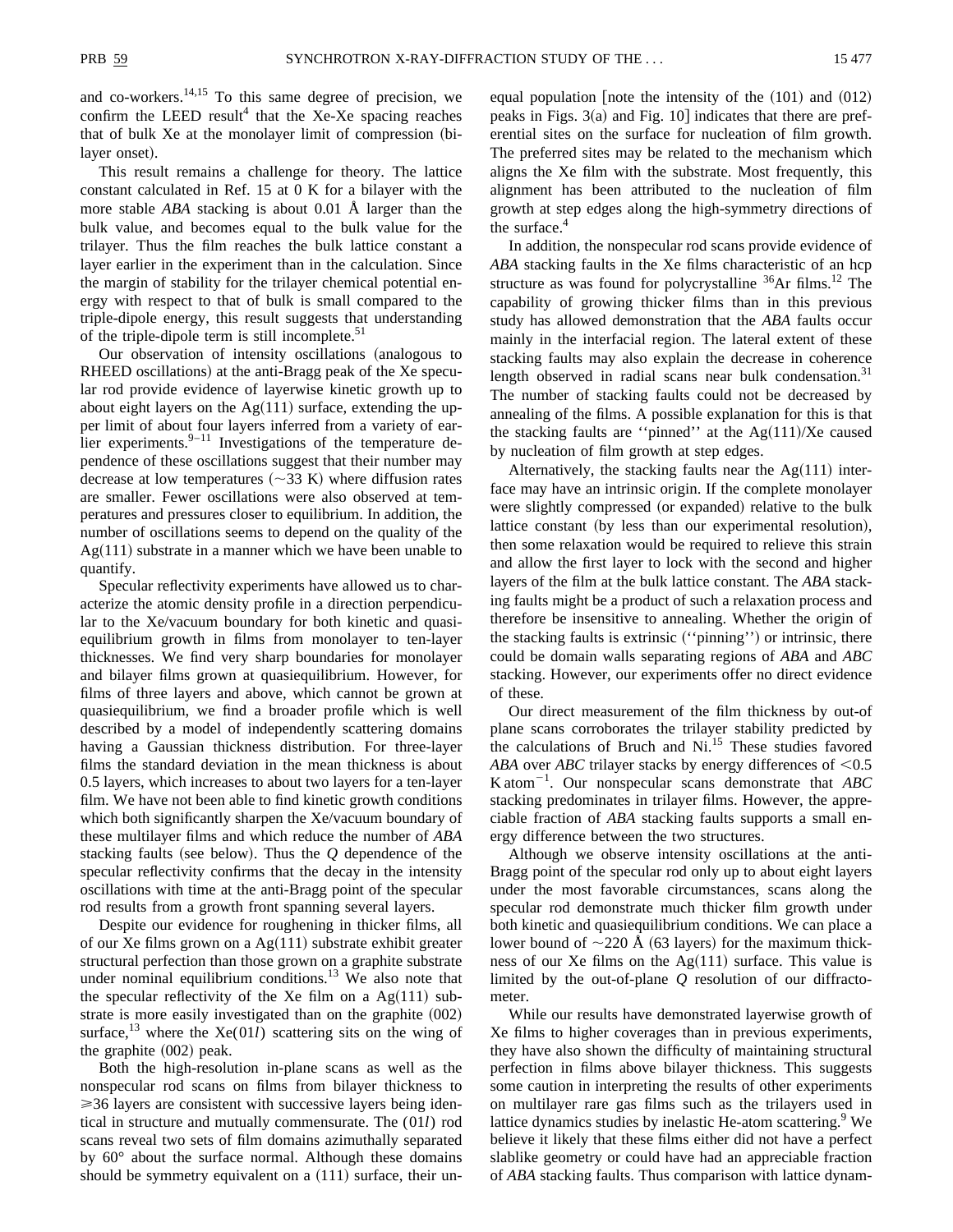## **ACKNOWLEDGMENTS**

We wish to thank L. W. Bruch for his comments and careful reading of the manuscript. We also thank F. Y.

- \*Present address: Solid State Division, Oak Ridge National Laboratory, Oak Ridge, Tennessee 37831.
- † Present address: Frederick Seitz Materials Research Laboratory, 104 South Goodwin Avenue, Urbana, Illinois 61801.
- ‡ Present address: Laboratoire de Physique et de Spectroscopie Electronique-UPRESA CNRS 7014, Faculté des Sciences et Techniques, 4, rue des Frères Lumière, 68093 Mulhouse Cedex, France.
- § Present address: 5119 West Louisville Court, Columbia, Missouri 65203.
- Author to whom correspondence should be addressed.
- 1L. W. Bruch, M. W. Cole, and E. Zaremba, *Physical Adsorption:* Forces and Phenomena (Oxford University Press, Oxford, 1997).
- 2See, for example, G. B. Hess, in *Phase Transitions in Surface Films 2*, Vol. 267 of *NATO Advanced Study Institute, Series B: Physics*, edited by H. Taub, G. Torzo, H. J. Lauter, and S. C. Fain, Jr. (Plenum, New York, 1991), p. 357.
- 3P. I. Cohen, J. Unguris, and M. B. Webb, Surf. Sci. **58**, 429  $(1976).$
- <sup>4</sup> J. Unguris, L. W. Bruch, E. R. Moog and M. B. Webb, Surf. Sci. **87**, 415 (1979); **109**, 522 (1981).
- ${}^5$ L. W. Bruch and J. M. Phillips, Surf. Sci. 91, 1 (1980).
- $^{6}$  J. M. Phillips and L. W. Bruch, J. Chem. Phys. **83**, 3660 (1985).
- $<sup>7</sup>$  J. M. Phillips and L. W. Bruch, Phys. Rev. Lett.  $60$ , 1681 (1988).</sup>
- $8<sup>8</sup>M$ . H. W. Chan, in *Phase Transitions in Surface Films 2* (Ref. 2), p. 1.
- $^{9}$ K. D. Gibson and S. J. Sibener, J. Chem. Phys. **88**, 7862 (1988); **88**, 7893 (1988); K. D. Gibson, C. Cerjan, J. C. Light, and S. J. Sibener *ibid.* 88, 7911 (1988).
- 10R. J. Behm, C. R. Brundle, and K. Wandelt, J. Chem. Phys. **85**, 1061 (1986).
- $11$ X. Qian and M. Bretz, Phys. Rev. Lett.  $61$ , 1497 (1988).
- $12$  J. Z. Larese, Q. M. Zhang, L. Passell, J. M. Hastings, J. R. Dennison, and H. Taub, Phys. Rev. B 40, 4271 (1989).
- <sup>13</sup>H. Hong and R. J. Birgeneau, Z. Phys. B 77, 413 (1989).
- $14$ M. S. Wei and L. W. Bruch, J. Chem. Phys. **75**, 4130 (1981).
- 15L. W. Bruch and X.-Z. Ni, Faraday Discuss. Chem. Soc. **80**, 217  $(1985).$
- 16E. Vlieg, A. W. Denier van der Gon, J. F. van der Veen, J. E. Macdonald, and C. Norris, Phys. Rev. Lett. **61**, 2241 (1988).
- $17P$ . H. Fuoss, D. W. Kisker, F. J. Lamelas, and G. B. Stephenson, Phys. Rev. Lett. **69**, 2791 (1992).
- <sup>18</sup>H. A. van der Vegt, H. M. van Pinxteren, M. Lohmeier, E. Vlieg, and J. M. C. Thornton, Phys. Rev. Lett. **68**, 2539 (1992).
- <sup>19</sup>P. A. Bennett, B. DeVries, I. K. Robinson, and P. J. Eng, Phys. Rev. Lett. **69**, 2539 (1992).
- <sup>20</sup>R. Feidenhans'l, Surf. Sci. Rep. **10**, 105 (1989).
- $21$  J. H. Neave, B. A. Joyce, P. J. Dobson, and N. Norton, Appl. Phys. A: Solids Surf. **31**, 1 (1983).
- <sup>22</sup> J. Als-Nielsen, in *Structure and Dynamics of Surfaces II*, edited

Hansen, P. F. Miceli, I. K. Robinson, M. B. Webb, J. Z. Larese, H. Mo, and J. M. Phillips for helpful discussions. This work was partially supported by U.S. National Science Foundation Grant Nos. DMR-8704938, DMR-9011069, and DMR-9314235 and the U.S. Department of Energy Grant No. DE-FG02-85ER45183 of the MATRIX Participating Research Team.

by W. Schommers and P. von Blanckenhagen (Springer-Verlag, Berlin, 1987), p. 181.

- $^{23}$  J. R. Dennison, S.-K. Wang, P. Dai, T. Angot, H. Taub, and S. N. Ehrlich, Rev. Sci. Instrum. **63**, 3835 (1992).
- 24S.-K. Wang, Ph.D. thesis, University of Missouri–Columbia, 1992.
- 25N. Greiser, G. A. Held, R. Frahm, R. L. Greener, P. M. Horn, and R. M. Suter, Phys. Rev. Lett. **59**, 1706 (1987).
- 26P. Dai, T. Angot, S. N. Ehrlich, S.-K. Wang, and H. Taub, Phys. Rev. Lett. **72**, 685 (1994).
- 27B. H. Bellings, D. F. Bleil, R. K. Cook, H. M. Crosswhite, H. P. R. Frederikse, R. B. Lindsay, J. B. Marion, and M. W. Zemansky, in *American Institute of Physics Handbook*, edited by D. E. Gray (AIP, New York, 1972).
- 28S.-K. Wang, P. Dai, and H. Taub, J. Appl. Crystallogr. **26**, 697  $(1993).$
- 29P. Dai, Ph.D. thesis, University of Missouri—Columbia, 1993.
- $30$  Although the Xe film is believed to be grown at a constant dosing rate, the effective Xe pressure is not strictly constant during the ''isobar'' measurement due to the decreasing temperature.
- <sup>31</sup> From an increase in the radial full width at half maximum (FWHM) of the Xe(10) peak in the temperature range  $55 < T$  $<$  65 K, we infer a slightly smaller lateral coherence of  $\sim$  315 Å near bulk condensation. The FWHM decreases in the thickest films  $(T \le 50 \text{ K})$ , corresponding to an increase in the coherence length to  $\sim$ 450 Å.
- <sup>32</sup>P. Korpiun and E. Lüscher, in *Rare Gas Solids*, edited by M. L. Klein and J. A. Venables (Academic, London, 1977), Vol. 2, Chap. 12.
- <sup>33</sup>Note that the Xe-Xe spacing has not been normalized to the bulk value of Ref. 32 as was done in Ref. 4. The relative precision of our Xe-Xe spacing measurements is  $\pm 0.001$  Å.
- <sup>34</sup> J. M. Phillips, Langmuir **5**, 571 (1989).
- <sup>35</sup> B. E. Warren, *X-ray Diffraction* (Addison-Wesley, Reading, MA, 1964).
- <sup>36</sup> I. K. Robinson, Phys. Rev. B 33, 3830 (1986).
- $37$  For simplicity, we did not consider the roughness of the Ag substrate.
- $38$  Due to the out-of-plane mosaic of the Ag $(111)$  substrate, the Bragg component is spread over an angular range of  $\sim 0.3^{\circ}$ . The diffuse contribution to the scattering is assumed to be negligible in this simple model.
- <sup>39</sup>We neglect any lattice relaxation of either the Ag substrate near the Xe/Ag interface.
- 40At an arbitrary point along the specular rod, the intensity will still oscillate with coverage, but the oscillations will vary in amplitude.
- 41E. Vlieg, Ph.D. thesis, FOM Institute, 1988.
- $42$ To simplify the convolution of the instrumental resolution function, a square resolution function of width 0.01  $\AA^{-1}$  was used. It is not believed that any of our conclusions concerning the partial